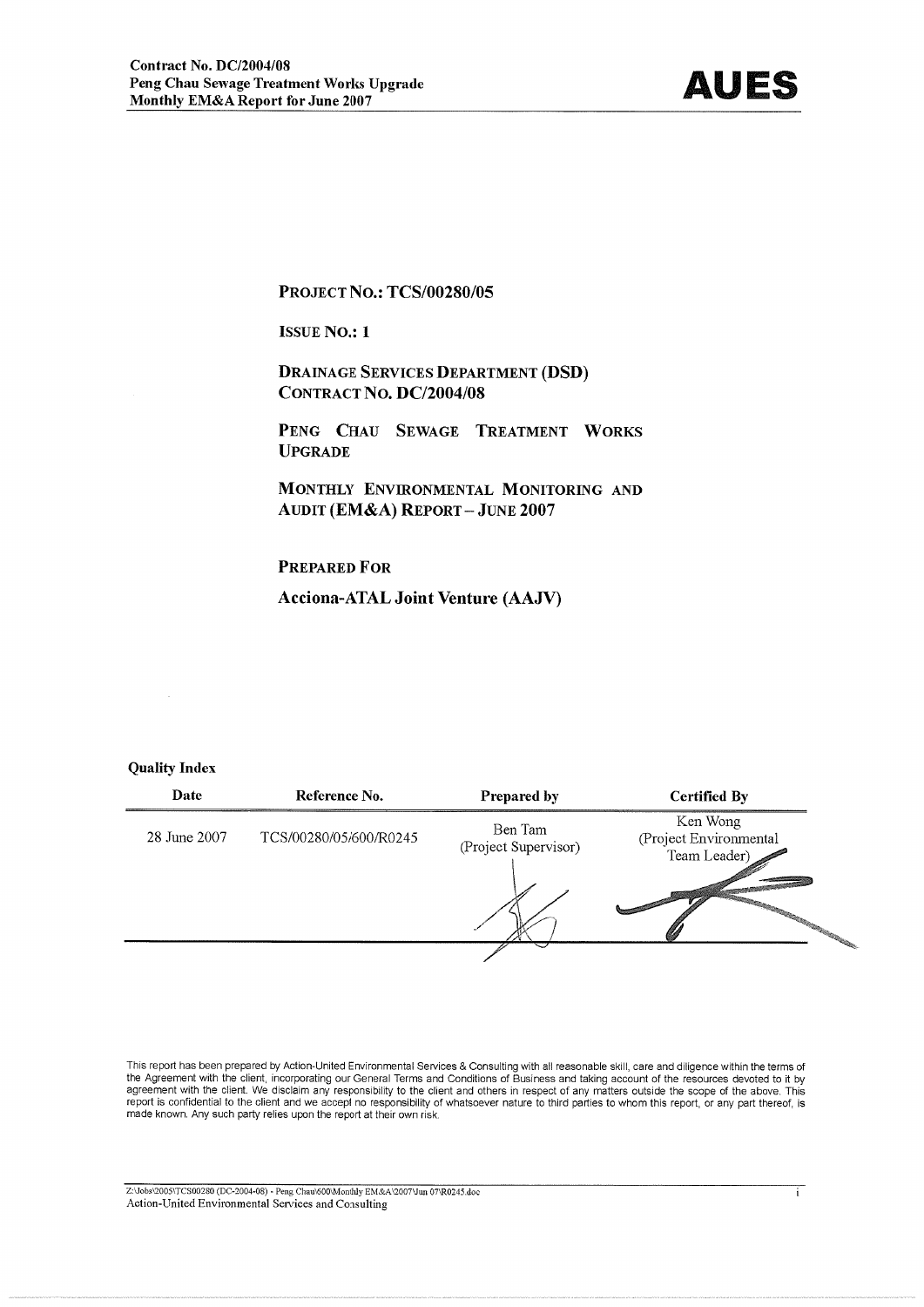

BMT Asia Pacific Ltd 18th Floor, Chun Wo Commercial Centre 23-29 Wing Wo Street, Central, Hong Kong

環科顧問有限公司 香港中環永和街23至29號 俊和商業中心18樓

Tel/電話: (852) 2815 2221 Fax/傅真: (852) 2815 3377 www.bmtasia.com.hk

6 July 2007 Our Ref: 8261/0382

By Post/email

CDM International Inc.. 4307-12 Metroplaza Tower 1, 223 Hing Fong Road, Kwai Fong Hong Kong

Attention: Mr. Alfred Cheung

Dear Alfred,

#### **EM&A MONTHLY REPORT - JUNE 2007** CONTRACT NO. DC/2004/08 UPGRADING OF PENG CHAU SEWAGE TREATMENT **WORKS**

 $\ddot{\Omega}$ 

With reference to the final version of the captioned EM&A monthly report received on 3<sup>rd</sup> July 2007 (ET's ref.: TCS/00280/05/600/R0245 Issue 1), we have no critical comments on the mentioned report.

Thank you for your kind attention and should you require any further information, please do not hesitate to contact the undersigned at 2241 9807.

Yours sincerely **BMT Asia Pacific Limited** 

Antony Wong

Project Independent Environmental Checker RBR/anw

CC. AAJV - Ir. William Chan (by email) AUES - Mr. Ken Wong (by email)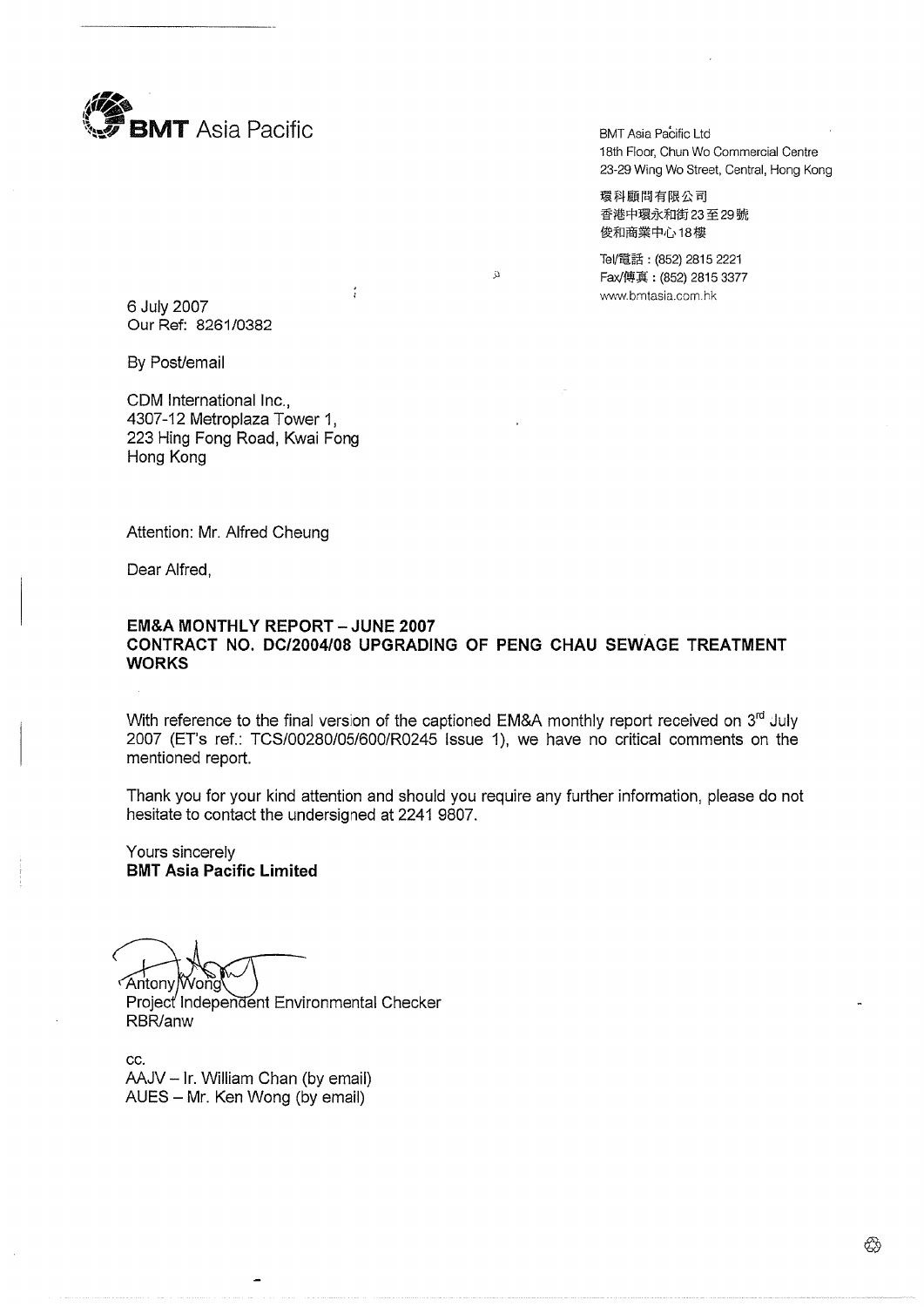### **TABLE OF CONTENTS**

| 1.0  | Introduction                                          |                |
|------|-------------------------------------------------------|----------------|
| 2.0  | <b>Project Organisation and Construction Progress</b> | 2              |
| 3.0  | <b>Summary of Monitoring Requirements</b>             | 3              |
| 4.0  | <b>Impact Monitoring Methodology</b>                  | $\overline{4}$ |
| 5.0  | <b>Impact Monitoring Results</b>                      | 9              |
| 6.0  | Waste Management                                      | 11             |
| 7.0  | Site Inspection                                       | 12             |
| 8.0  | <b>Environmental Complaint and Non-Compliance</b>     | 12             |
| 9.0  | <b>Implementation Status Of Mitigation Measures</b>   | 13             |
| 10.0 | <b>Impact Forecast</b>                                | 14             |
| 11.0 | Conclusions                                           | 14             |

### **List of Tables**

- Table 2-1 Major Construction Activities in the Reporting Period
- Table 2-2 Summary of Valid Environmental Approval Documents
- Table 3-1 Summary of EM&A Requirements
- Table 3-2 Action and Limit Levels for Air Quality
- Table 3-3 Action and Limit Levels for Noise
- Table 3-4 Action and Limit Levels for Marine Water Quality
- Table 4-1 Locations of Air Quality and Noise Monitoring Stations
- Table 4-2 Locations of Marine Water Monitoring Stations
- Table 4-3 Monitoring Equipment Used in EM&A Program
- Table 4-4 Analytical Methods Applied to Marine Water Quality Samples
- Table 5-1 Summary of 24-Hr and 1-Hr TSP Monitoring Results
- Table 5-2 Summary of Noise Monitoring Results
- Table 6-1 Summary of Quantities for Waste Disposal
- Table 6-2 Summary of Quantities for Recycling Materials
- Table 8-1 Statistical Summary of Environmental Complaints

### **List of Appendices**

- Appendix A Project Site Layout
- Appendix B Environmental Organisation Structure
- Appendix C Locations of Monitoring Stations
- Appendix D Equipment Calibration Certificates
- Appendix E Impact Monitoring Schedule
- Appendix F Graphical Plots of Air Quality and Noise Monitoring Results
- Appendix G Meteorological Data in the Reporting Period
- Appendix H Three-Month Rolling Program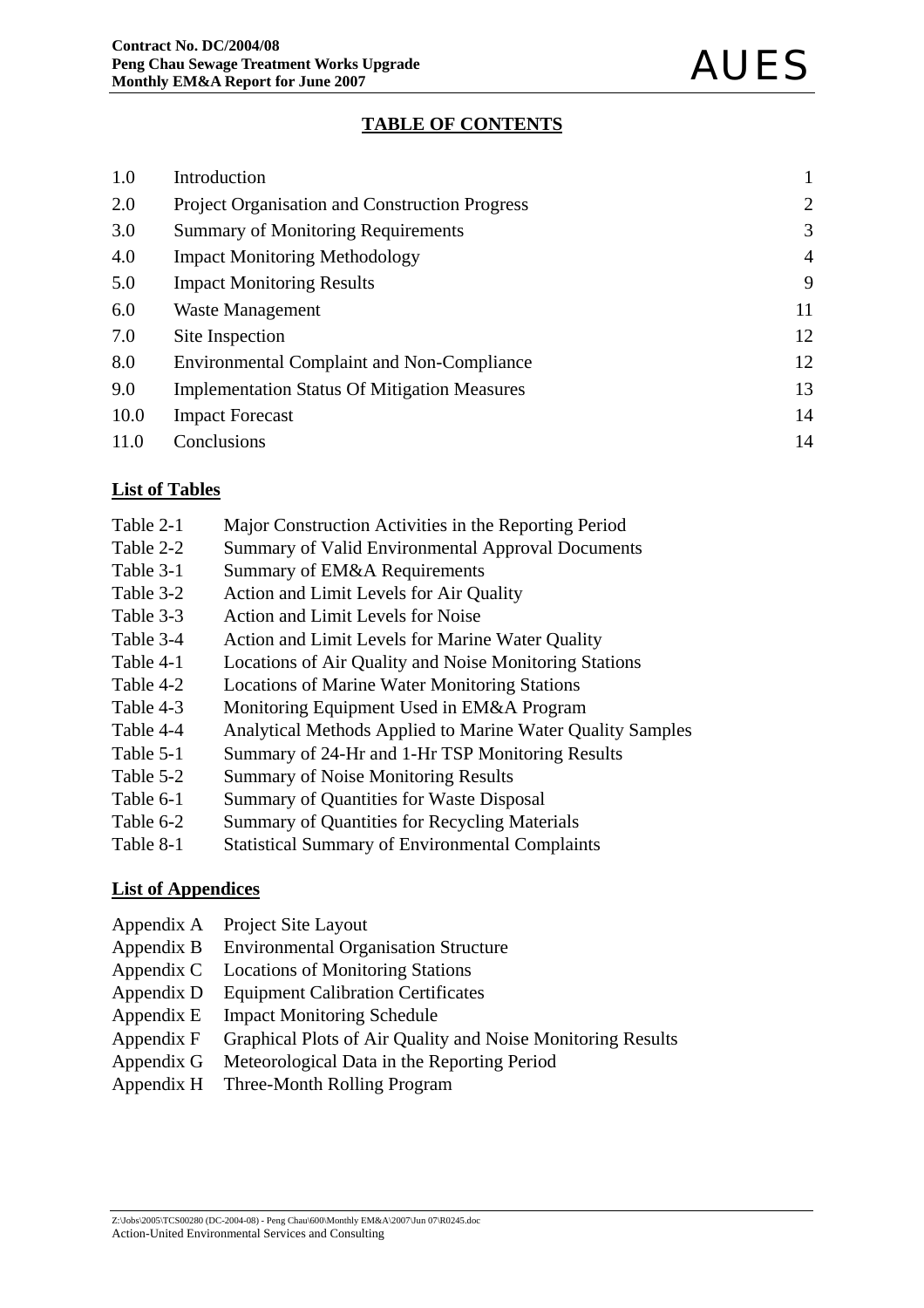#### **Executive Summary**

Acciona-ATAL Joint Venture (AAJV) has been awarded the DSD Contract DC/2004/08 (Project) for the Peng Chau Sewage Treatment Works Upgrade in May 2005. The Project requires an Environmental Monitoring & Audit (EM&A) program to be implemented by an Environmental Team (ET) throughout the contract period in compliance with the requirements as stated in the project Environmental Permit (EP-203/2004) and the Project EM&A manual.

Action-United Environmental Services and Consulting (AUES) has been commissioned by AAJV to be an independent environmental team (ET) to implement the EM&A program in compliance with the EP and the project EM&A Manual.

This report presents the results of the project EM&A program for the reporting month **June 2007** during the period from 26 May to 25 June 2007.

### **EM&A Activities in the Reporting Period**

A summary of the monitoring activities in this reporting period is listed below:

| • 1-Hr TSP Monitoring   | 15 Events |
|-------------------------|-----------|
| • 24-Hr TSP Monitoring  | 5 Events  |
| • Noise Monitoring      | 5 Events  |
| • Site Inspection Audit | 5 Times   |

### **Air Quality**

No exceedance in 1-Hr TSP and 24-Hr TSP measurements was recorded in this reporting period.

#### **Construction Noise**

No exceedance in construction noise measurements was recorded and no noise complaint was received in this reporting period.

#### **Water Quality**

Since all the marine based construction activities had been completed on 1 August 2006, post water monitoring was commenced on 2 August 2006 and completed on 1 September 2006 in accordance with Clause 4.32 of the EM&A Manual. All the measurement results at the control/impact stations were within the baseline range. The monitoring results were presented in the pervious Monthly EM&A Report (September 2006)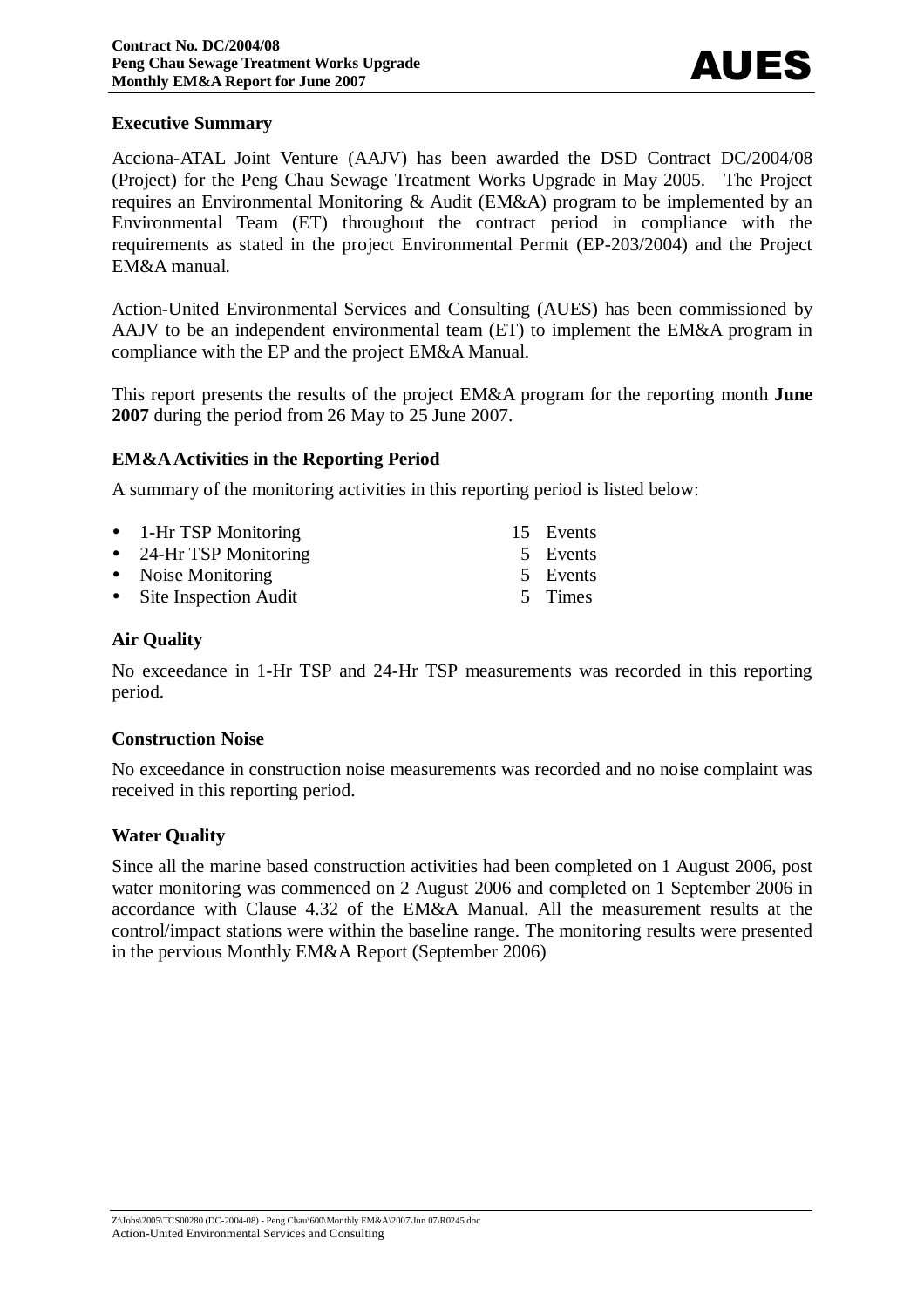### **Summary of Monitoring Exceedances**

A summary of monitoring exceedances in the reporting period of air, noise and water quality monitoring are presented below:

| <b>Env. Quality</b> | <b>Parameters</b>   | Compliance % | <b>Investigation &amp; Corrective Actions</b> |
|---------------------|---------------------|--------------|-----------------------------------------------|
| Air Quality         | 1-hour TSP          | 100          | Not Required for 100% Compliance              |
|                     | 24-hour TSP         | 100          | Not Required for 100% Compliance              |
| <b>Noise</b>        | Leq (30min) Daytime | 100          | Not Required for 100% Compliance              |
| Water Quality*      |                     |              |                                               |

Note: \*No impact water quality monitoring was required since all marine based construction activities were completed on 01 August 2006.

#### **Environmental Complaints**

No environmental complaint was received in this reporting period.

### **Environmental Summon**

No environmental summon was received in this reporting period.

### **Future Key Issues**

The potential environmental impacts for this project generally include air quality, noise, water quality and construction waste. The contractor is to properly implement the required environmental mitigation measures as per the Implementation Schedule in the EM&A manual to ensure no significant adverse environmental impact arises from the construction works. The contractor was reminded to maintain good house-keeping throughout the construction period.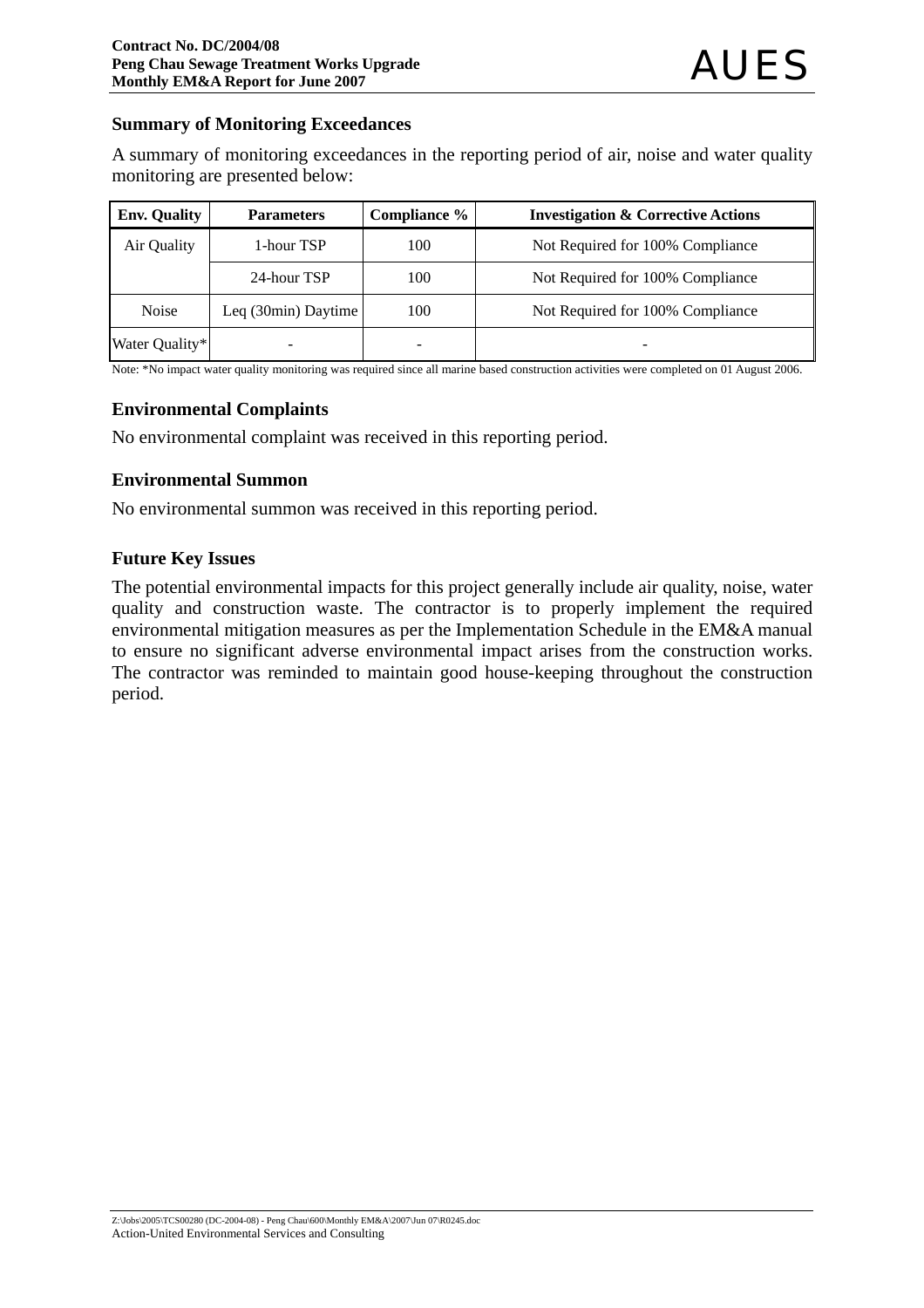#### **1.0 INTRODUCTION**

- 1.01 Acciona-ATAL Joint Venture (AAJV) has been awarded the DSD Contract DC/2004/08 (Project) for the upgrading of Peng Chau Sewage Treatment Works in May 2005. The Project requires an Environmental Monitoring & Audit (EM&A) program to be implemented by an Environmental Team (ET) throughout the contract period in compliance with the requirements as stated in the project Environmental Permit (EP-203/2004) and the project EM&A manual. The location of the project site is presented in **Appendix A**.
- 1.02 The works to be executed under this project mainly comprise the following:
	- Upgrade and reconstruct the existing Peng Chau Sewage Treatment Works (STW);
	- Construct an emergency overflow, storm tanks and submarine outfall;
	- Provide de-odourization facilities and associated sludge treatment facilities, and extend inlet pumping mains and construct an equalization tank;
	- Demolish the existing treatment facilities;
	- Construct sludge drying bed; and
	- Construct remaining works.
- 1.03 Action-United Environmental Services and Consulting (AUES) has been commissioned by AAJV to be the independent environmental team (ET) for implementation of the EM&A program in accordance with the requirements as set out in the EP and the project EM&A manual.
- 1.04 This report presents the results of the project EM&A program for the reporting month **June 2007** during the period from 26 May to 25 June 2007.

#### **Report Structure**

- 1.05 The EM&A report is structured into the following sections:
	- **Section 1** Introduction
	- **Section 2** Project Organization and Construction Progress
	- **Section 3** Summary of Monitoring Requirements
	- **Section 4** Monitoring Methodology
	- **Section 5** Monitoring Results
	- **Section 6** Waste Management
	- **Section 7** Site Inspection
	- **Section 8** Environmental Complaint and Non-Compliance
	- **Section 9** Implementation Status of Mitigation Measures
	- **Section 10** Impact Forecast and Monitoring Schedule
	- **Section 11 Conclusions**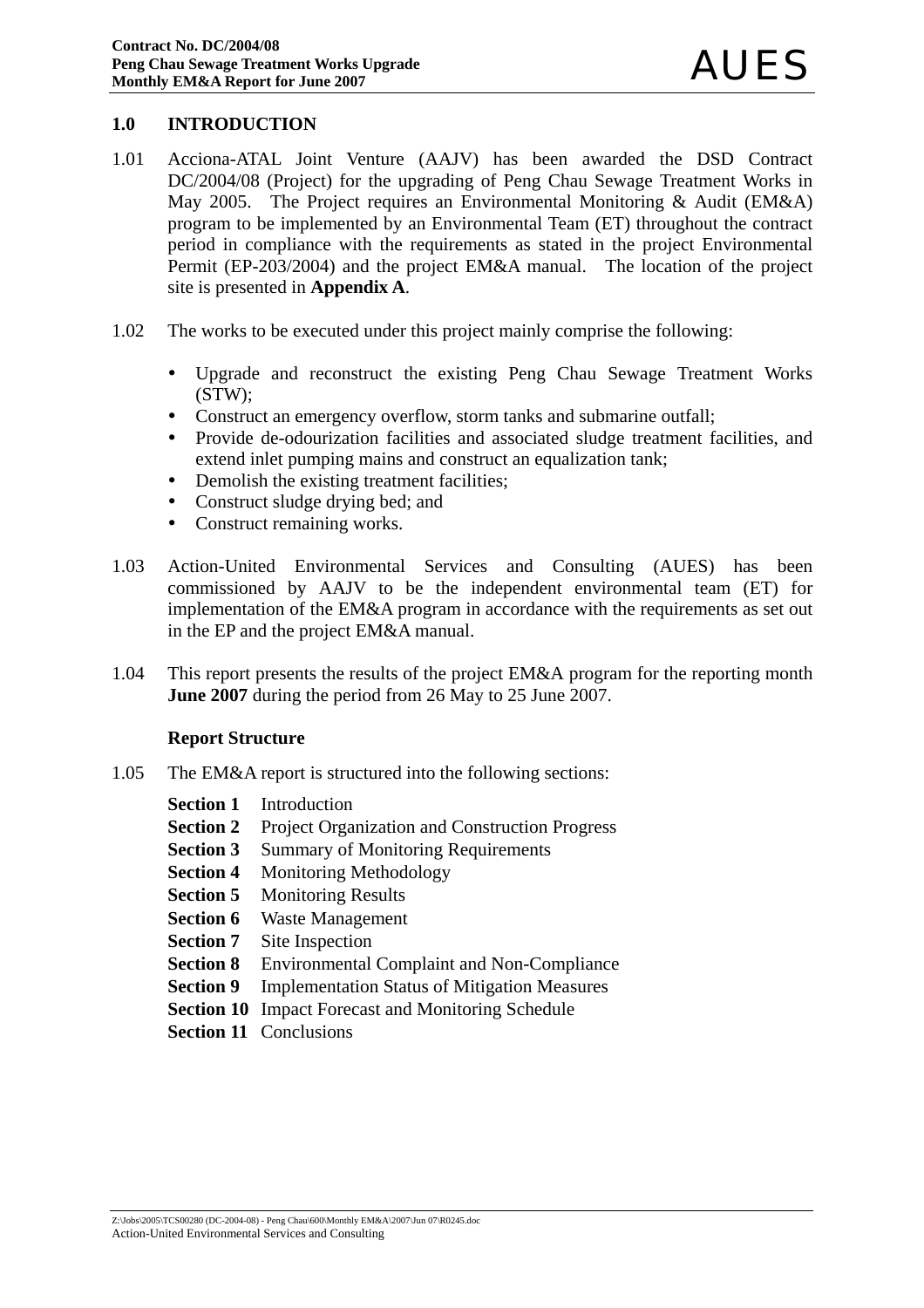### **2.0 PROJECT ORGANIZATION AND CONSTRUCTION PROGRESS**

### **2.1 Project Organization and Management Structure**

The organization chart and lines of communication with respect to the on-site environmental management and monitoring program are shown in **Appendix B**.

#### **2.2 Construction Progress**

A summary of the major construction activities undertaken in this reporting period is shown in **Table 2-1**.

| Location  | <b>Description of Construction Activities</b>                                                                                                                                      |
|-----------|------------------------------------------------------------------------------------------------------------------------------------------------------------------------------------|
| Portion P | Pipe fitting installation to the Air Valve Chamber                                                                                                                                 |
| Portion O |                                                                                                                                                                                    |
| Portion R | Applying concrete protective coating for the NSTC;<br>Finishing work for NSTC & ESC;<br>EVA construction;<br>Manhole and drainage construction; and<br>E&M equipment installation. |
| Area A    |                                                                                                                                                                                    |
| Area B    |                                                                                                                                                                                    |
| Area C    |                                                                                                                                                                                    |

**Table 2-1 Major Construction Activities in the Reporting Period**

### **2.3 Summary of Environmental Submissions**

A summary of the relevant permits, licences, and/or notifications on environmental protection for this Project in this reporting period is presented in **Table 2-2***.* 

**Table 2-2 Status of Environmental Licenses and Permits** 

| <b>Item</b>    | <b>Item Description</b>                                                            | <b>Permit Status</b>                                                                                                                            |
|----------------|------------------------------------------------------------------------------------|-------------------------------------------------------------------------------------------------------------------------------------------------|
| $\mathbf{1}$   | Environmental Permit No.: EP-203/2004                                              | Issued at 30 Nov 2004                                                                                                                           |
| $\mathfrak{D}$ | Air Pollution Control (Construction Dust)                                          | Notified EPD on 17 Jun 2005                                                                                                                     |
| 3              | Water Pollution Control (Discharge Licence)<br>EP890/W2/XE005                      | Valid to 30 Sep 2010                                                                                                                            |
| $\overline{4}$ | <b>Chemical Waste Producer Registration</b><br>WPN:5213-976-N2449-01               | Registration on 03 Jun 2005                                                                                                                     |
| 5              | Construction Noise Permit (No. GW-RS0783-06)                                       | From 01 Jan to 30 Jun 2007 (0000 to<br>$2400$ on general holidays, 0000 to 0700<br>and 1900 to 2400 on any days not<br>being a general holiday) |
| 6              | Marine Dumping Permit (No. EP/MD/06-021)                                           | Expired                                                                                                                                         |
| 7              | Exemption for site concrete batching plant licence                                 | Issued at 21 Oct 2005                                                                                                                           |
| 8              | Exemption Account for Disposal of Construction Waste (Account)<br>Number: 5000577) | Valid until 27 Sep 2008                                                                                                                         |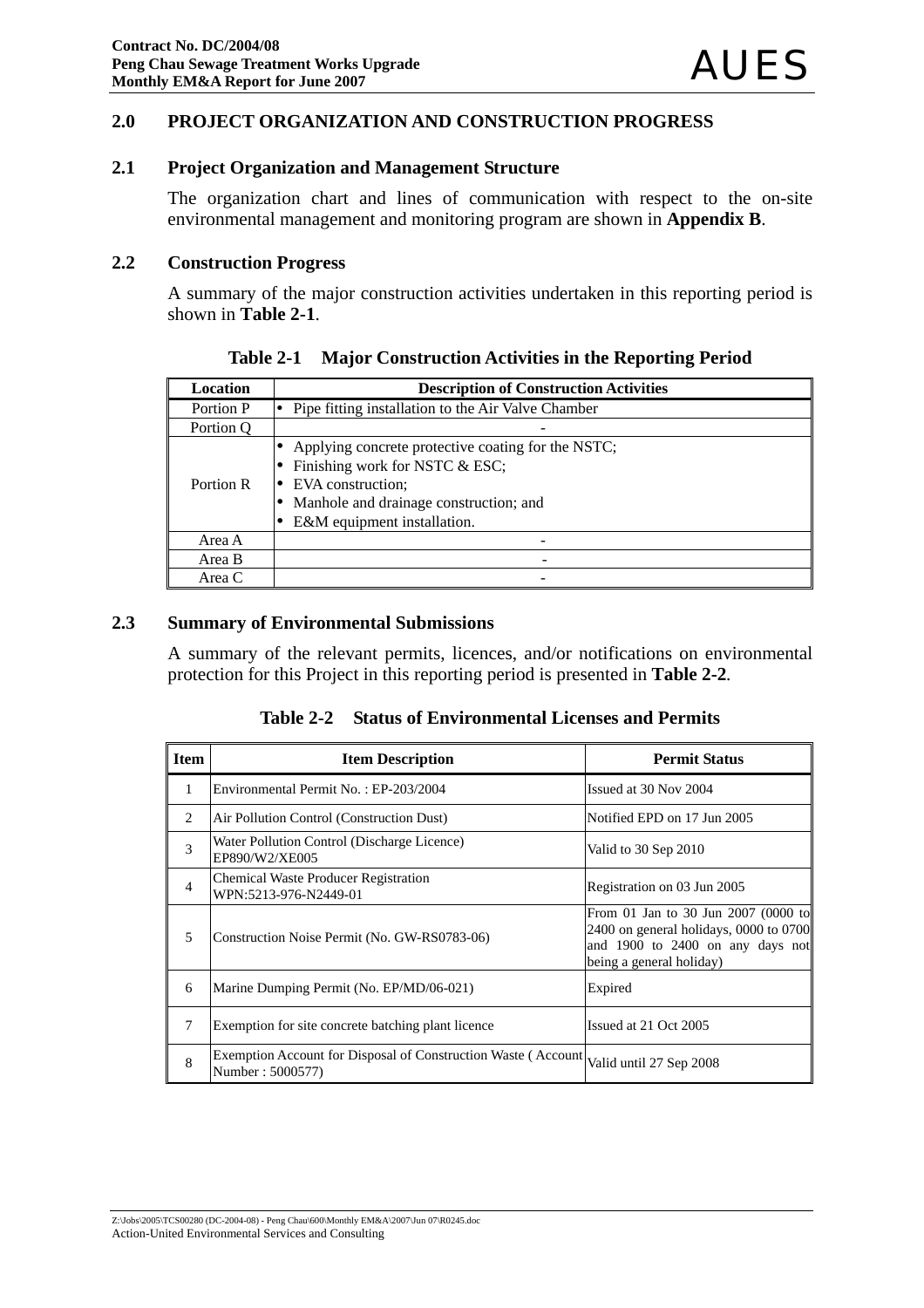#### **3.0 SUMMARY OF IMPACT MONITORING REQUIREMENTS**

- 3.01 Environmental monitoring and audit requirements are set out in the project EM&A manual. Air, marine water and construction noise have been identified to be the key environmental issues during the construction phase of the project.
- 3.02 A summary of the EM&A requirements for air quality, marine water quality and construction noise monitoring are shown in **Table 3-1***.* The designated locations of the air quality, noise and marine water monitoring stations are shown in **Appendix C**.

| <b>Environmental Aspect</b> | <b>Monitoring Parameters</b>                       |                             |  |
|-----------------------------|----------------------------------------------------|-----------------------------|--|
| Air Quality                 | 1-Hr TSP                                           |                             |  |
|                             | 24-Hr TSP                                          |                             |  |
| <b>Construction Noise</b>   | Le $q_{(30min)}$ during normal working hours       |                             |  |
|                             | Supplementary $L_{10}$ and $L_{90}$ for reference. |                             |  |
| <b>Marine Water Quality</b> | Dissolved Oxygen (DO);                             | Salinity;<br>$\bullet$      |  |
|                             | Temperature;<br>٠                                  | Suspended Solids (SS);<br>٠ |  |
|                             | Turbidity;                                         | Ammonia Nitrogen; and<br>٠  |  |
|                             | $pH$ :                                             | Total Inorganic Nitrogen.   |  |

**Table 3-1 Summary of EM&A Requirements**

- 3.03 Air monitoring is carried out once every six days for 24-Hr TSP and 3 times every six days for 1-Hr TSP at the designated monitoring station.
- 3.04 Noise monitoring is conducted once every six days at the designated monitoring station. Measurements of  $Leq<sub>(30min)</sub>$  shall be taken between 0700 and 1900 with supplementary  $L_{10}$  and  $L_{90}$  data will be collected.
- 3.05 Marine water monitoring is carried out 3 times every week at 4 designated monitoring stations (2 Control stations and 2 Impact stations) in the course of marine work.
- 3.06 The impact water quality monitoring program shall be conducted during the course of marine based construction activities of the Project.
- 3.07 A summary of the Action/Limit (A/L) Levels for air quality, marine water quality and construction noise is shown in **Tables 3-2, 3-3** and **3-4.**

| <b>Monitoring Location</b> | Action Level $(\mu g/m^3)$ |              | Limit Level $(\mu g/m^3)$ |                  |
|----------------------------|----------------------------|--------------|---------------------------|------------------|
|                            | 1-Hr TSP                   | 24-Hr TSP    | 1-Hr TSP                  | <b>24-Hr TSP</b> |
| AN 1                       | $>$ or = 346               | $>$ or = 163 | $>$ or = 500              | $>$ or = 260     |

**Table 3-2 Action and Limit Levels for Air Quality**

#### **Table 3-3 Action and Limit Levels for Construction Noise**

| <b>Parameter</b> |     |    | Action Level in $dB(A)$            | Limit Level in $dB(A)$ |
|------------------|-----|----|------------------------------------|------------------------|
| 0700-1900        | hrs | on | normal When one or more documented | $>$ 75 dB(A)           |
| weekdavs         |     |    | complaint was received             |                        |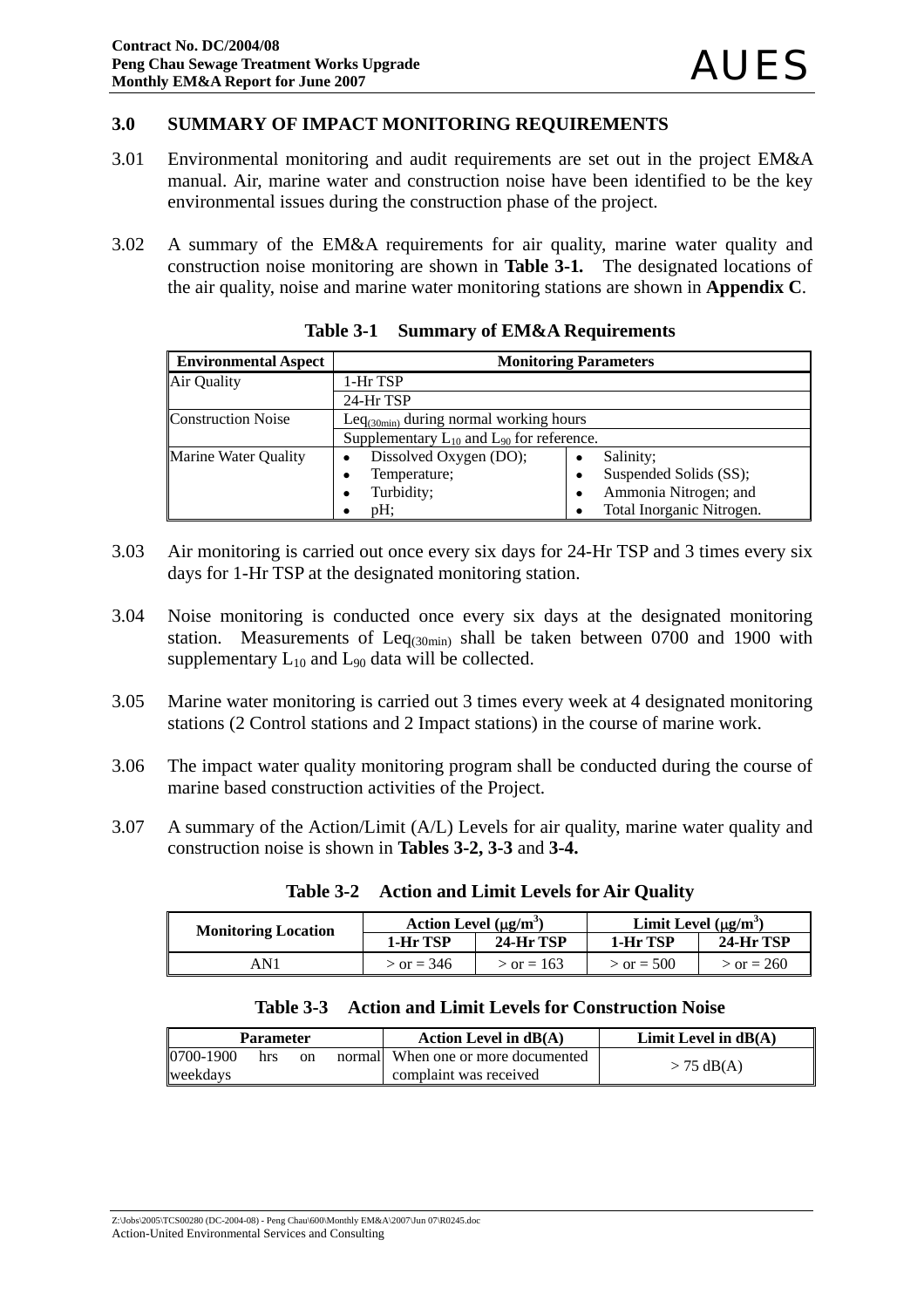| <b>Parameter</b>      |                           | Action                                                                                | Limit                                                                                 |
|-----------------------|---------------------------|---------------------------------------------------------------------------------------|---------------------------------------------------------------------------------------|
| DO                    | Surface $\&$<br>Mid-depth | 4.1                                                                                   | 3.9                                                                                   |
| mg/L<br><b>Bottom</b> |                           | 3.3                                                                                   | 2.0                                                                                   |
| Turbidity, NTU        |                           | 6.2 or 120% of upstream control<br>station's SS at the same tide of the<br>same day.  | 7.5 or 130% of upstream control<br>station's SS at the same tide of the<br>same day.  |
| SS, mg/L              |                           | 17.6 or 120% of upstream control<br>station's SS at the same tide of the<br>same day. | 20.2 or 130% of upstream control<br>station's SS at the same tide of the<br>same day. |
| $NH3-N$ , mg/L        |                           | 0.16                                                                                  | 0.22                                                                                  |
| TIN, mg/L             |                           | 0.91                                                                                  | 0.94                                                                                  |
| E.Coli, cfu/100mL     |                           | 374                                                                                   | 610                                                                                   |

|  |  |  |  | Table 3-4 Action and Limit Levels for Marine Water Quality |
|--|--|--|--|------------------------------------------------------------|
|--|--|--|--|------------------------------------------------------------|

3.08 The Event Action Plan of air, noise and water quality has been implemented for this project. Details of the Event Action Plan were presented in the First Impact EM&A report.

### **4.0 IMPACT MONITORING METHDOLOGY**

### **MONITORING LOCATIONS**

- 4.01 There is one designated air and noise monitoring location and four (4) designated water quality monitoring stations. Their locations are shown in **Tables 4-1** and **4-2** and geographically in **Appendix C**.
- 4.02 Owing to the residents' refusal of providing access to the designated air and noise locations, an alternative air and noise monitoring station was proposed and was approved by EPD (Ref: (2) EP2/N9/F/93 IV) on 14 July 2005. The approved alternative air and noise station is located at the abutment (Portion P) within the site boundary next to the sensitive receiver Sea Crest Villa.

| <b>Station ID</b> | <b>Description</b>                            |
|-------------------|-----------------------------------------------|
| AN1               | Abutment at Portion P next to Sea Crest Villa |

|  |  |  | Table 4-1 Location of Air Quality and Noise Monitoring Station |
|--|--|--|----------------------------------------------------------------|
|--|--|--|----------------------------------------------------------------|

|  | <b>Table 4-2 Locations of Water Quality Monitoring Stations</b> |  |  |  |
|--|-----------------------------------------------------------------|--|--|--|
|--|-----------------------------------------------------------------|--|--|--|

| <b>Station</b> | <b>Description</b>                 | Easting  | <b>Northing</b> |
|----------------|------------------------------------|----------|-----------------|
| W1             | Predicted Dredging Non-Impact Zone | 821279.0 | 816452.1        |
| W <sub>2</sub> | Live Coral Area                    | 821573.2 | 816769.7        |
| C1             | <b>Control Station</b>             | 821919.0 | 817155.0        |
| C2             | <b>Control Station</b>             | 821443.2 | 816257.4        |

4.03 The installation of a wind monitoring station at the sensitive receivers or site offices was confirmed impractical. Use of meteorological data provided by the Peng Chau Station of the Hong Kong Observatory (HKO) has been adopted in this project since September 2005.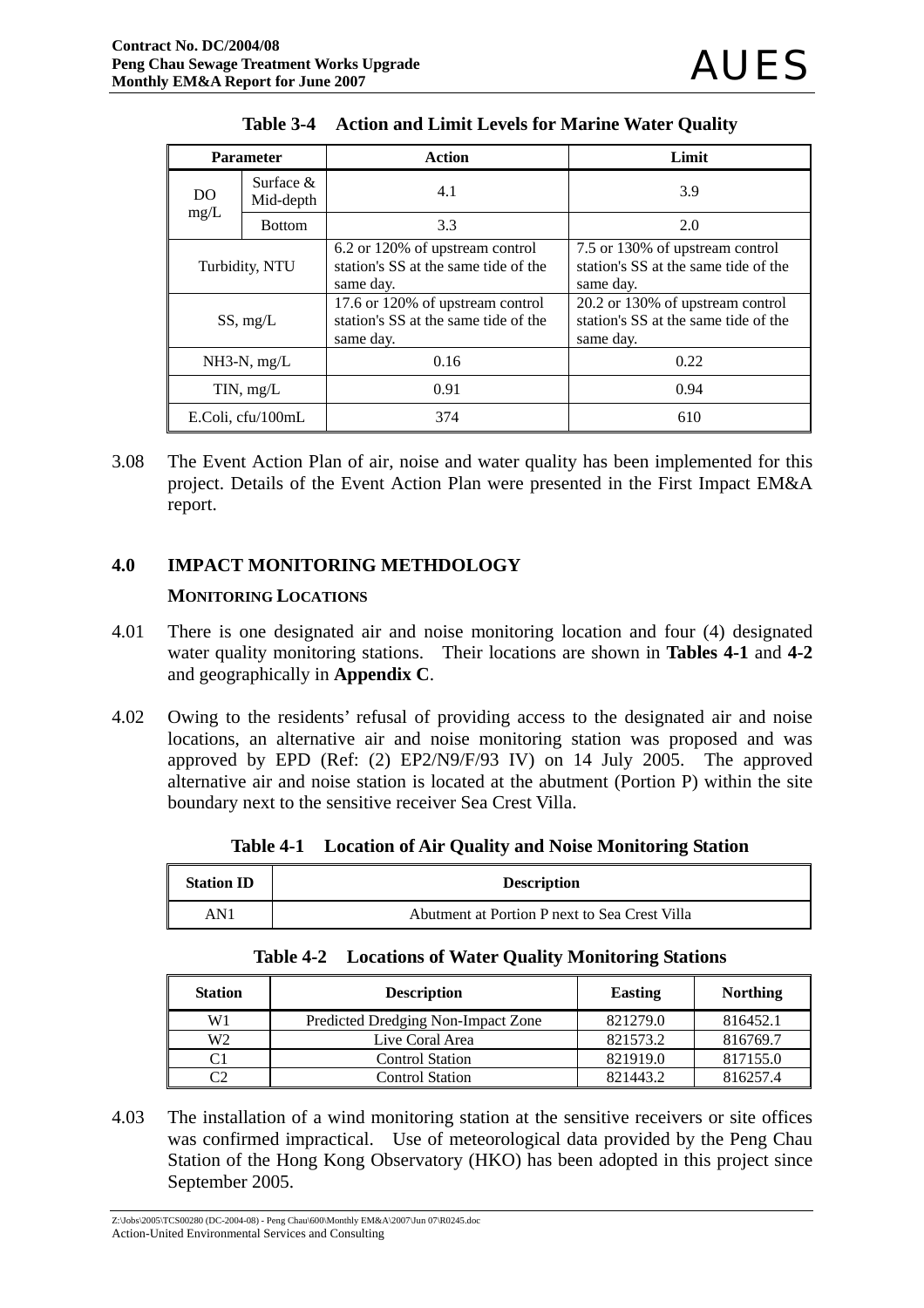#### **MONITORING FREQUENCY AND PERIOD**

#### **1-Hr TSP Monitoring**

4.04 All 1-Hr TSP monitoring was conducted at the EPD-approved alternative station three times every 6 days. A total of 15 monitoring events were carried out in this reporting period.

#### **24-Hr TSP Monitoring**

4.05 All 24-Hr TSP monitoring was conducted at the EPD-approved alternative station once every six days. Total 5 monitoring events were carried out in this reporting period.

#### **Noise Monitoring**

4.06 Impact noise monitoring was undertaken at the EPD-approved alternative station weekly. A total of 5 monitoring events were carried out in this reporting period.

#### **Marine Water Quality Monitoring**

4.07 Since the submarine work was completed on 01 August 2006, therefore no impact water quality monitoring had been undertaken in this reporting period. According to the EM&A Clause 4.32, post water quality monitoring had been conducted from 02 August 2006 to 01 September 2006. All the measurement results at the control/impact stations were within the baseline range. The monitoring results were presented in the pervious Monthly EM&A Report (September 2006).

#### **MONITORING EQUIPMENT**

4.08 The monitoring equipment used by the ET in the EM&A program is presented in the following table:

| <b>Parameters</b> | <b>Monitoring Equipment</b> |                                |  |  |  |
|-------------------|-----------------------------|--------------------------------|--|--|--|
| Marine Quality    | Dissolved Oxygen            | <b>YSI 85</b>                  |  |  |  |
|                   | Temperature                 | <b>YSI 85</b>                  |  |  |  |
|                   | Turbidity                   | HACH 2100P                     |  |  |  |
| Air Quality       | 1-Hr TSP                    | Sibata LD-3                    |  |  |  |
|                   | 24-Hr TSP                   | Tisch High Volume Sampler 515N |  |  |  |
| <b>Noise</b>      | Leq30                       | <b>B&amp;K</b> Type 2238       |  |  |  |
|                   | <b>On-site Calibration</b>  | <b>B&amp;K</b> Type 4231       |  |  |  |

|  |  |  | Table 4-3 Monitoring Equipment Used in EM&A Program |
|--|--|--|-----------------------------------------------------|
|--|--|--|-----------------------------------------------------|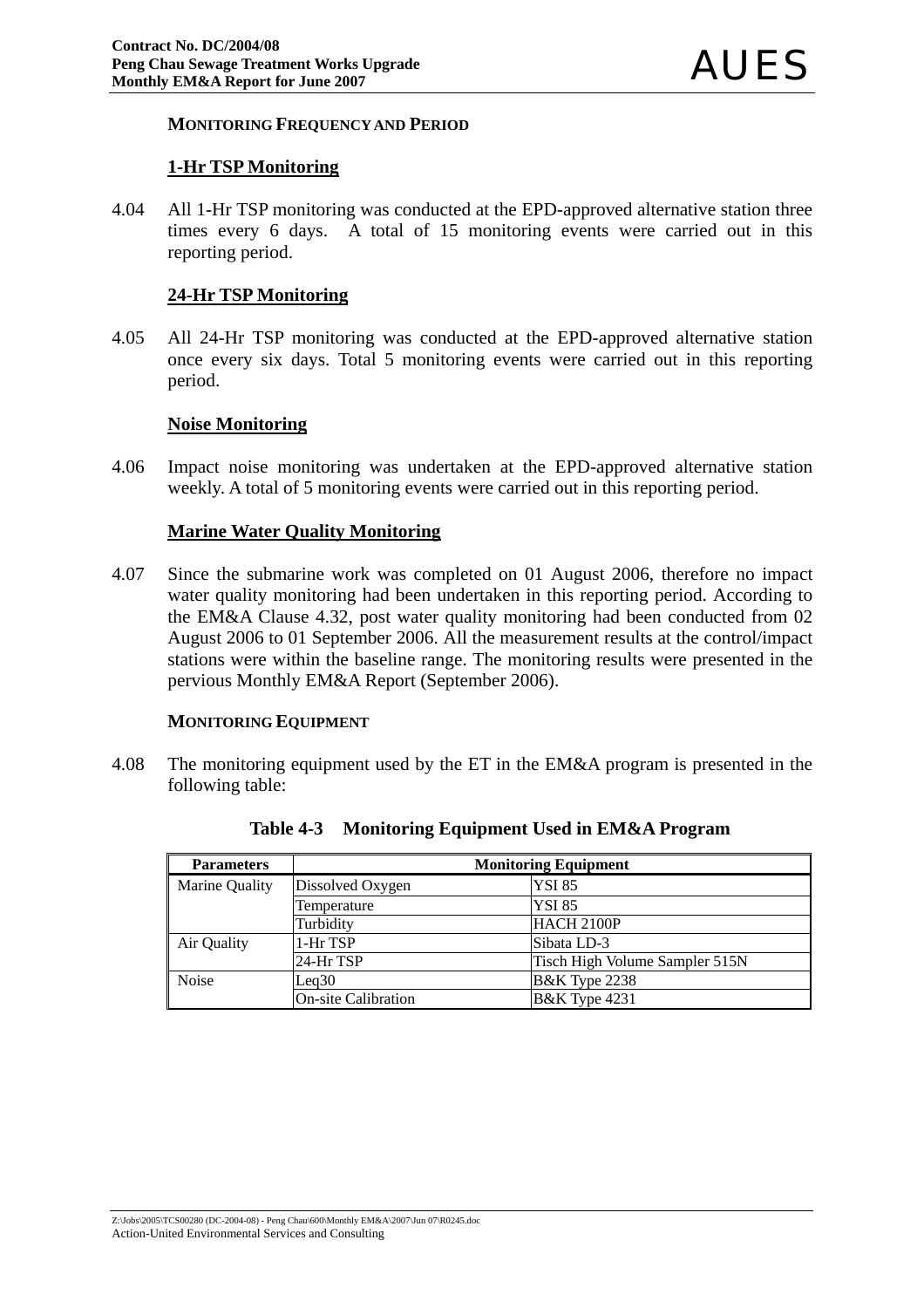### **24-Hr TSP Monitoring**

- 4.09 24-Hr TSP monitoring was carried out by a High Volume Sampler (HVS) in compliance with the project EM&A Manual. The HVS employed complied with the PS specifications including.
	- Power supply of 220v/50 Hz for 24-hour continuous operation;
	- $\cdot$  0.6-1.7 m<sup>3</sup>/min (20-60 SCFM) adjustable flow rate;
	- A 7-day mechanical timer for 24-hour operation;
	- An elapsed time indicator with  $\pm 2$  minutes accuracy for 24-Hr operation;
	- Minimum exposed area of  $63 \text{ in}^2$ ;
	- Flow control accuracy of  $\pm 2.5\%$  deviation over 24-Hr operation;
	- An anodized aluminum shelter to protect the filter and sampler;
	- A motor speed-voltage control to control mass flow rate with accuracy of ±2.5% deviation over 24-hr sampling period;
	- Provision of a flow recorder for continuous monitoring;
	- Provision of a peaked roof inlet;
	- Incorporation with a manometer; and
	- An 8"x10" stainless steel filter holder to hold, seal and easy to change the filter paper.
- 4.10 The filter papers used in 24-Hr TSP monitoring were of size 8"x10" and provided by a local HOKLAS-accredited laboratory, ALS Techichem Pty (HK) Limited (HOKLAS No. 66). The filters papers after measurements were returned to the laboratory for the required treatment and analysis.

## **1-Hr TSP Monitoring**

4.11 Measurements of 1-Hr TSP monitoring were taken by a Sibata LD-3 Laser Dust Meter that is a portable and battery-operated laser photometer capable of performing real time 1-Hr TSP measurements. A comparison test with HVS was carried out prior to baseline monitoring in compliance with the EM&A requirements and a conversion factor for direct reading of the dust meter has been established.

### **WIND DATA MONITORING**

4.12 The installation of a wind monitoring station at the sensitive receivers or site offices was confirmed impractical. The meteorological data for this project has been provided by the Hong Kong Observatory (HKO) Peng Chau Station upon IEC & EPD approval.

#### **Noise Monitoring**

4.13 Noise measurements were taken in terms of the A-weighted equivalent sound pressure level (Leq) measured in decibels (dB). Supplementary statistical results such as  $L_{10}$ and L90 were also obtained for reference.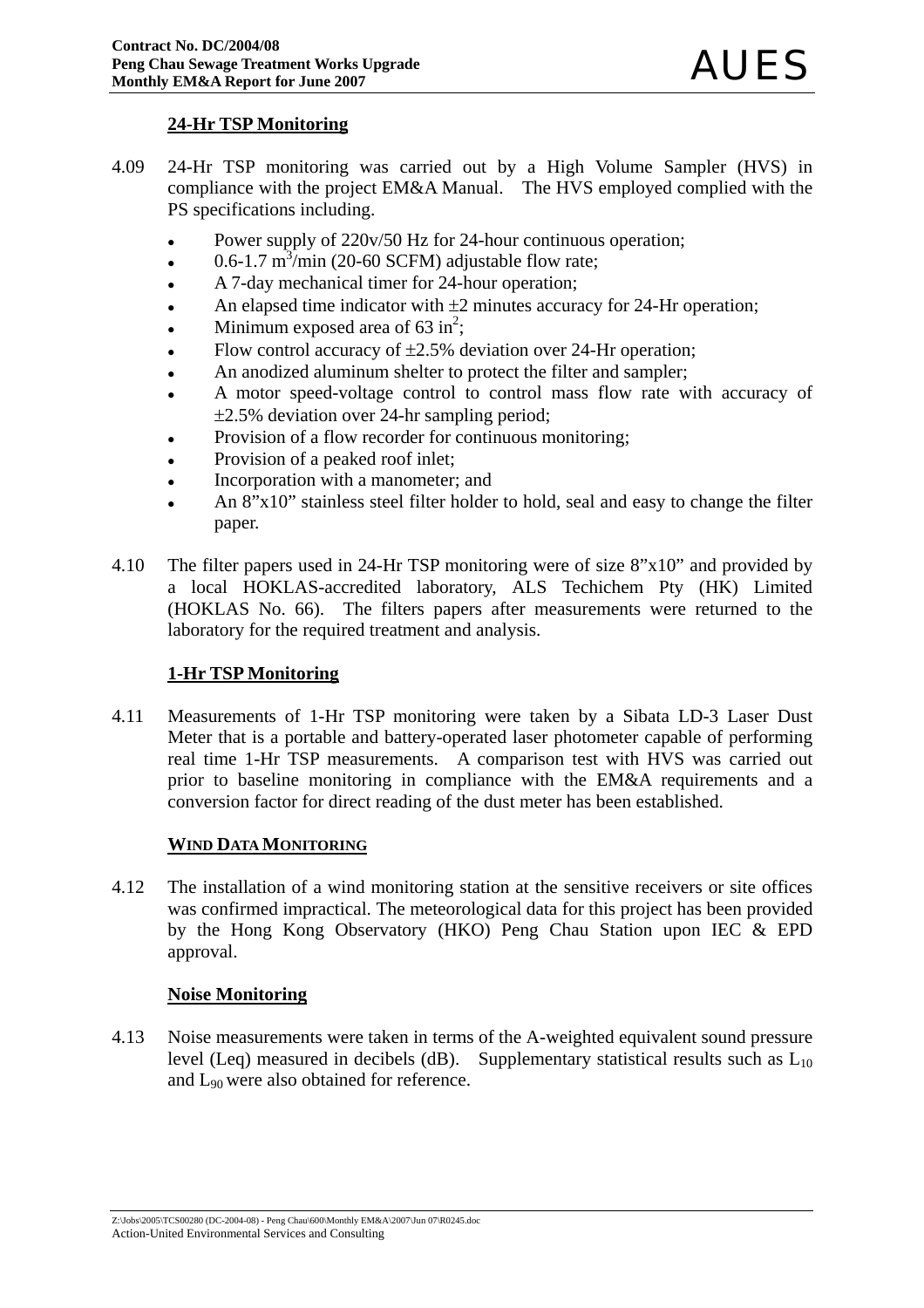- 4.14 Hand-held sound level meters (B&K Model 2238) and associated acoustical calibrators in compliance with the International Electrotechnical Commission (IEC) Publication 651:1979 (Type 1) and 804:1985 (Type 1) specification were used for taking the impact noise measurements.
- 4.15 Windshield was fitted in all measurements. All noise measurements were made with the meter set to FAST response and on the A-weighted equivalent continuous sound pressure level (Leq).
- 4.16 No noise measurement was carried out in the presence of fog, rain, wind with a steady speed exceeding 5 m/s or wind with gusts exceeding 10 m/s.

### **Marine Water Quality Monitoring**

- 4.17 The marine water quality monitoring was carried out in compliance with the project EM&A requirements. Monitored parameters include Dissolved Oxygen (DO), Temperature, Turbidity, Salinity, pH, Suspended Solids (SS) and Total Inorganic Nitrogen (TIN).
- 4.18 DO, temperature, turbidity, pH and salinity were measured in-situ whereas SS and TIN were determined in a HOKLAS accredited laboratory.
- 4.19 Marine water quality monitoring was conducted during mid-ebb and mid-flood at specified depths in compliance with the project EM&A Manual. Duplicate in-situ measurements were taken and duplicate samples were collected in accordance with HOKLAS requirements for QA/QC purposes.

#### **LABORATORY MEASUREMENT/ANALYSIS**

4.20 Analyses of SS, TIN and ammonia nitrogen were carried out by a local HOKLASaccredited laboratory, ALS Techichem Pty (HK) Limited (HOKLAS No. 066). The specified testing services provided by ALS as shown in **Table 4-4** are accredited under the HOKLAS Scheme.

| <b>Determinant</b>              | <b>Standard Method</b> | <b>Detection Limit</b> |
|---------------------------------|------------------------|------------------------|
| Suspended Solids (mg/L)         | ALS Method EA-025      | $2.0 \text{ mg/L}$     |
| Total Inorganic Nitrogen (mg/L) | ALS Method EK-055A     | $0.01 \text{ mg/L}$    |
| Ammonia Nitrogen (mg/L)         | ALS Method EK-055A     | $0.01 \text{ mg/L}$    |

**Table 4-4 Analytical Methods Applied to Marine Water Quality Samples**

### **EQUIPMENT CALIBRATION**

4.21 Initial calibration of the HVS was performed upon installation and thereafter at bi-monthly intervals in accordance with the manufacturer's instruction using the NIST-certified standard calibrator. The calibration data are properly documented and the records are maintained by ET for future reference*.*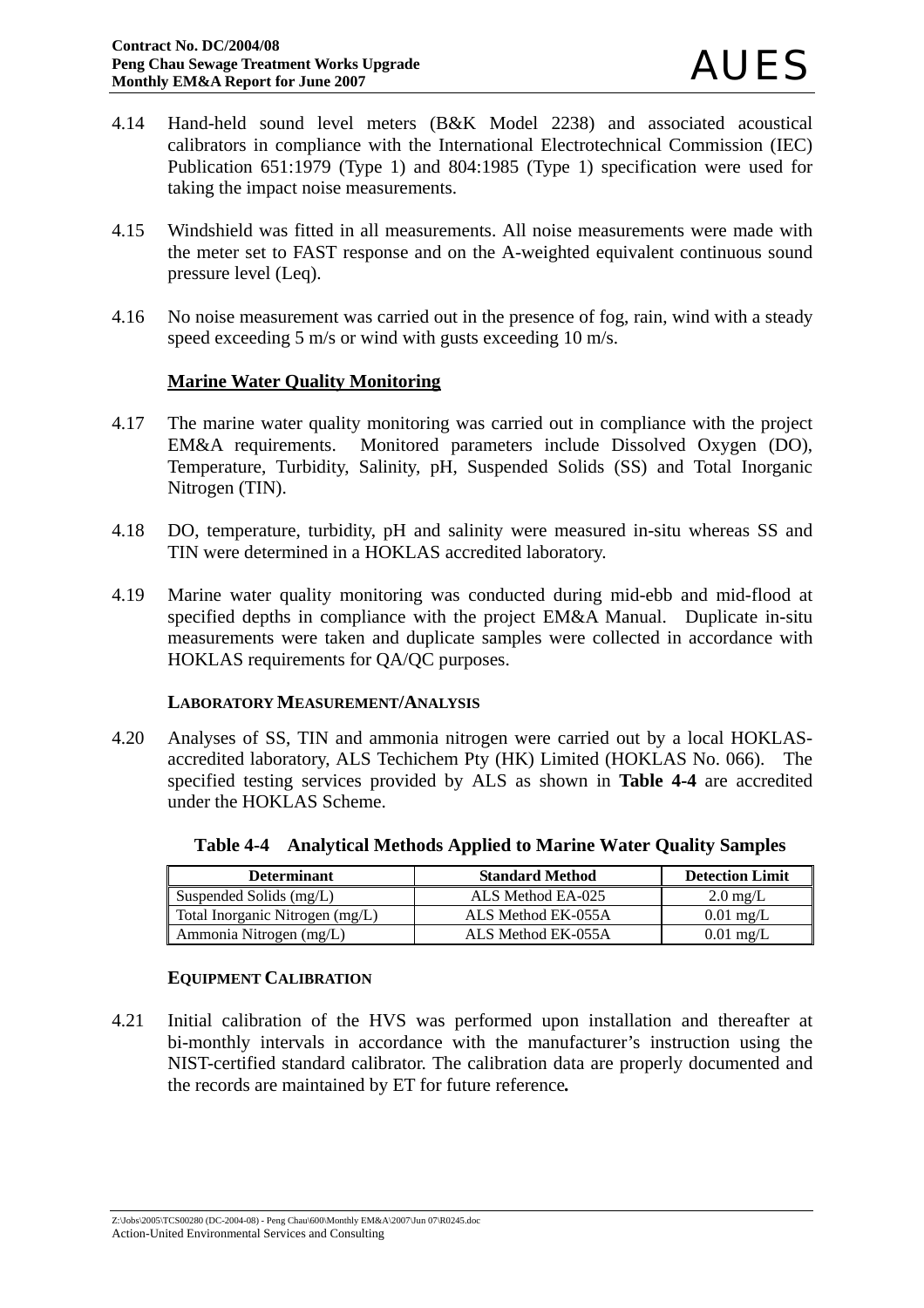- 4.22 The 1-Hr TSP meter was calibrated by the supplier prior to purchase. Zero response of the equipment is checked before and after each monitoring event. A comparison test was carried out with a HVS. A conversion factor (K) of 4.0 was generated in accordance with the equipment manufacturer's instruction. The meter counts in minutes multiplied by the conversion factor will generate the equivalent dust concentration by HVS.
- 4.23 The sound level meters are calibrated using an acoustic calibrator prior to and after measurements. The meters are regularly calibrated in accordance with the manufacturer's instructions. Prior to and following each noise measurement, the accuracy of the sound level meter was checked using an acoustic calibrator generating a known sound pressure level at a known frequency. Measurements are considered valid only if the calibration levels before and after the noise measurement agree to within 1.0 dB.
- 4.24 All in-situ water monitoring instruments are checked, calibrated and certified by a HOKLAS accredited laboratory before use and subsequently re-calibrated at 3-monthly intervals. Responses of sensors and electrodes are checked with standard solutions before each use.
- 4.25 The calibration certificates of the monitoring equipment used during the impact monitoring program are attached in **Appendix D**.

### **DATA MANAGEMENT AND DATA QA/QC CONTROL**

- 4.26 The impact monitoring data are handled by the ET's systematic data recording and management, which complies with in-house certified (ISO 9001:2000) Quality Management System. Standard Field Data Sheets (FDS) are used in the impact monitoring program.
- 4.27 The monitoring data recorded in the equipment e.g. 1-Hr TSP meters and noise meters are downloaded directly from the equipment at the end of each monitoring day. The downloaded monitoring data are input into a computerized database properly maintained by the ET. The laboratory results are input directly into the computerized database and QA/QC checked by personnel other than those who input the data.
- 4.28 For monitoring activities require laboratory analysis, the local laboratory follows the QA/QC requirements as set out under the HOKLAS scheme for all laboratory testing.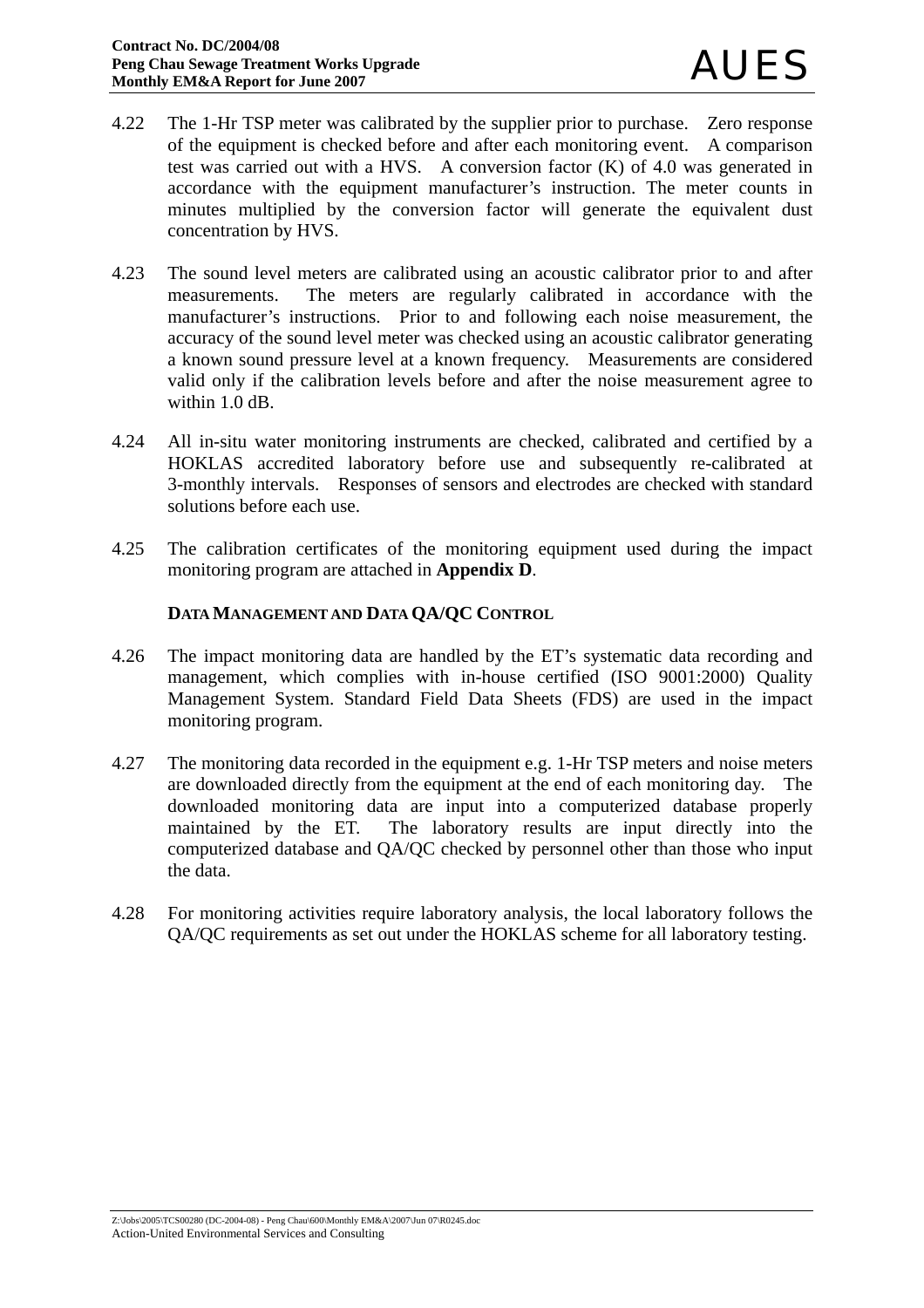### **5.0 IMPACT MONITORING RESULTS**

5.01 The impact EM&A program was carried out by the ET in compliance with the project EM&A Manual in this reporting period. The impact monitoring schedules are presented in **Appendix E** and the monitoring results are detailed in the following sub-sections.

#### **AIR QUALITY**

5.02 The impact air quality monitoring data is summarized in **Tables 5-1**. Graphical plots of the 24-Hr TSP and 1-Hr TSP results are shown in **Appendix F** respectively.

| <b>Monitoring</b>   | 24-Hr TSP     | 1-Hr TSP Monitoring Results $(\mu g/m^3)$ |                   |              |              |              |  |
|---------------------|---------------|-------------------------------------------|-------------------|--------------|--------------|--------------|--|
| Date                | $(\mu g/m^3)$ | <b>Monitoring</b><br>Date                 | <b>Start Time</b> | $1st$ Result | $2nd$ Result | $3rd$ Result |  |
| 28-May-07           | 35            | 28-May-07                                 | 13:58             | 53           | 50           | 54           |  |
| $2-Jun-07$          | 16            | $2-Jun-07$                                | 9:03              | 65           | 59           | 52           |  |
| 8-Jun-07            | 31            | 8-Jun-07                                  | 9:08              | 86           | 97           | 110          |  |
| $14$ -Jun-07        | 28            | $14$ -Jun-07                              | 9:10              | 27           | 32           | 39           |  |
| $20$ -Jun- $07$     | 25            | $20$ -Jun- $07$                           | 13:01             | 49           | 62           | 56           |  |
| <b>Action Level</b> | 163           | ۰                                         |                   |              | 346          |              |  |
| <b>Limit Level</b>  | <b>260</b>    | ۰                                         |                   |              | 500          |              |  |

**Table 5-1 Summary of 24-Hr and 1-Hr TSP Monitoring Results** 

Note: \* Exceedances are in bold.

- 5.03 No exceedance in 1-Hr TSP and 24-Hr TSP measurements was recorded in this reporting period.
- 5.04 The meteorological data during the monitoring period are summarized in **Appendix G**.

#### **NOISE**

5.05 The impact noise monitoring results are summarized in **Table 5-2**. Graphical plots of the monitoring data are presented in **Appendix F**.

| Date                    | <b>Start</b><br>Time | 1st<br>Leg <sub>5</sub> | 2nd<br>Leg5 | 3rd<br>Leg5  | 4th<br>Leg5 | 5th<br>Leg5 | $\overline{6}^{\text{th}}$<br>Leq5 | Leq30 | Corrected*<br>Leq30 |
|-------------------------|----------------------|-------------------------|-------------|--------------|-------------|-------------|------------------------------------|-------|---------------------|
| 28-May-07               | 13:58                | 61.7                    | 54.9        | 58.7         | 59.7        | 61.3        | 63.5                               | 60.7  | 64                  |
| $2-Jun-07$              | 9:22                 | 62.1                    | 65.5        | 60.9         | 57.2        | 59.7        | 60.7                               | 61.8  | 65                  |
| 8-Jun-07                | 9:12                 | 62.4                    | 64.6        | 58.4         | 61.8        | 61.2        | 57.4                               | 61.6  | 65                  |
| 14-Jun-07               | 9:28                 | 57.1                    | 56.4        | 59.1         | 64.2        | 61.7        | 59.6                               | 60.5  | 64                  |
| $20$ -Jun- $07$         | 13:01                | 56.4                    | 56.7        | 63.8         | 62.3        | 68.2        | 61.9                               | 63.4  | 66                  |
| <b>Limit Level</b><br>۰ |                      |                         |             | $> 75$ dB(A) |             |             |                                    |       |                     |

**Table 5-2 Summary of Noise Monitoring Results** 

Note: \* A façade correction of +3 dB(A) has been added according to acoustical principles and EPD guidelines.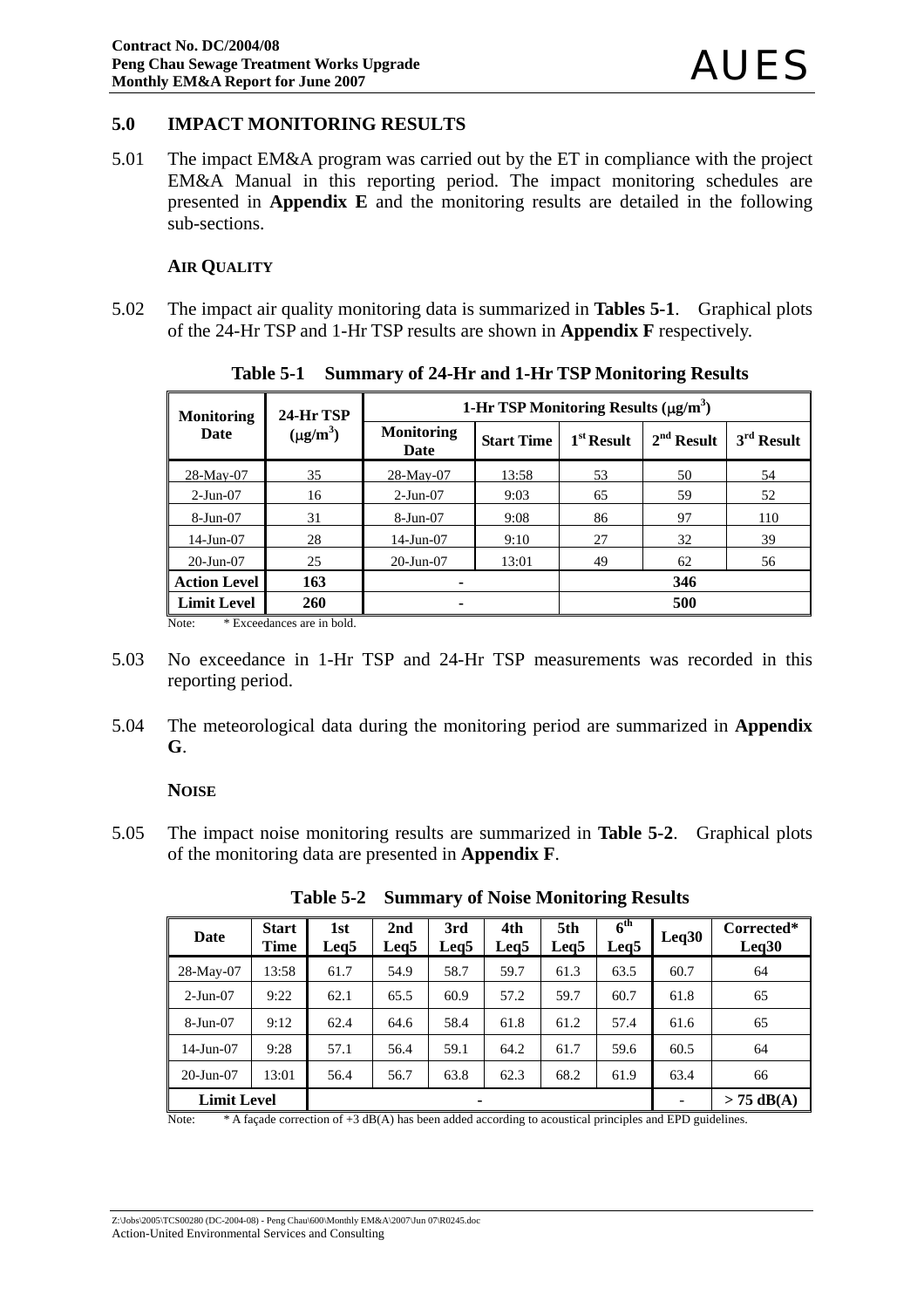### **MARINE WATER QUALITY**

- 5.06 No impact water quality monitoring was required in this reporting period since all marine based construction works had been completed on 01 August 2006.
- 5.07 Based on the Project EM&A Manual Clause 4.32 requirement, the post water quality monitoring had been conducted from 02 August 2006 to 01 September 2006. All the measurement results at the control/impact stations were within the baseline range. The monitoring results were presented in the pervious Monthly EM&A Report (September 2006).

### **6.0 WASTE MANAGEMENT**

6.01 The waste management carried by ET was performed on 26 June 2007 in this reporting month of June 2007, no observation was recorded.

#### **RECORDS OF WASTE QUANTITIES**

- 6.02 All types of waste arising from the construction work are classified into the following:
	- Excavated material;
	- Construction & demolition (C&D) material;
	- Chemical waste: and
	- General refuse.
- 6.03 The quantities of waste for disposal in this reporting period are summarized in **Tables 6-1** and **6-2.**Whenever possible, materials were reused on-site as far as practicable.

**Table 6-1 Summary of Quantities of Waste for Disposal**

| <b>Type of Waste</b>                                  | Quantity             | <b>Disposal Location</b>    |
|-------------------------------------------------------|----------------------|-----------------------------|
| Excavated Material (Spent lube oil) (Liters)          |                      | N/A                         |
| Empty Site Vehicle Batteries (Nos.)                   |                      | N/A                         |
| Excavated material (Uncontaminated) $(m3)$            | 161.02m <sup>3</sup> | Peng Chau Transfer Facility |
| Broken Rock $(m^3)$                                   | 60.73m <sup>3</sup>  | Peng Chau Transfer Facility |
| Construction & Demolition Material (Inert) (tons)     | 22.65tons            | Peng Chau Transfer Facility |
| Construction & Demolition Material (Non-Inert) (tons) |                      | N/A                         |
| Asbestos C&D Materials $(m^3)$                        |                      | N/A                         |
| Chemical Waste (Liters)                               |                      | N/A                         |
| Wastewater Collected for Off-site Treatment $(m^3)$   |                      | N/A                         |
| General Refuse (tons)                                 |                      | Peng Chau Transfer Facility |
| Dredged Materials $(m3)$                              |                      | N/A                         |

| Table 6-2 Summary of Quantities of Recycling Materials |
|--------------------------------------------------------|
|--------------------------------------------------------|

| <b>Type of Waste</b>  | Ouantitv | <b>Disposal Location</b> |
|-----------------------|----------|--------------------------|
| Recycled Metal (kg)   | -        | NΑ                       |
| Recycled Paper (kg)   | -        | NΑ                       |
| Recycled Plastic (kg) | -        | NΑ                       |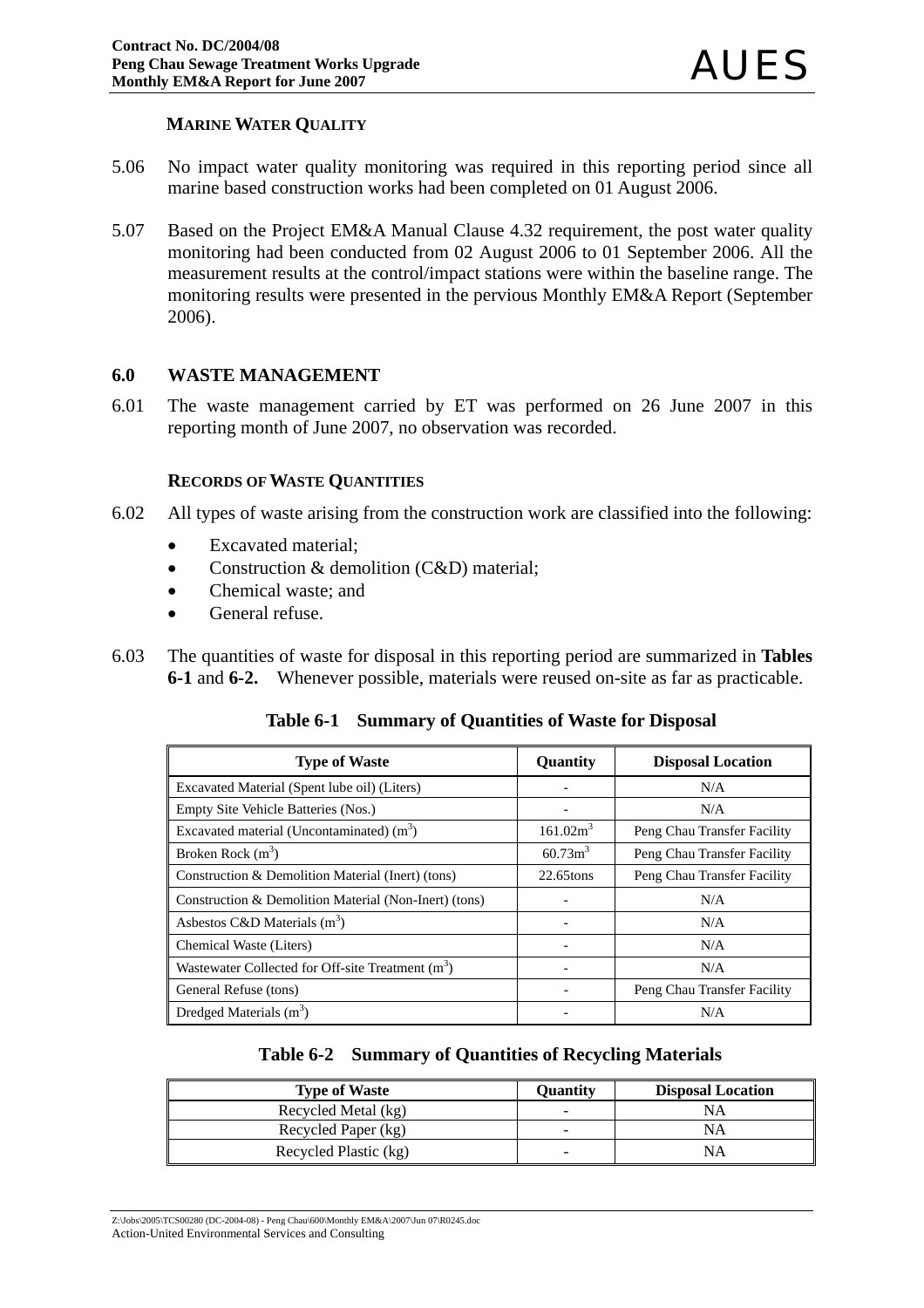#### **7.0 SITE INSPECTION**

- 7.01 Representatives of the Engineer and the Contractor carried out joint site inspection every week to evaluate the site environmental performance. The monthly IEC site audit was carried out on 26 June 2007. No non-compliance was noted and some observations were made on general site housekeeping.
- 7.02 Details of the observations and recommendations were recorded during the joint site inspection as follows:
	- The Contractor was reminded to properly label all the chemical containers;
	- The Contractor was reminded to cover dusty stockpiles/materials including cement and sand after used; and
	- Drip trays were provided for the chemical containers to prevent soil contamination.

### **8.0 ENVIRONMENTAL COMPLAINT AND NON-COMPLIANCE**

#### **ENVIRONMENTAL COMPLAINT AND PROSECUTION**

- 8.01 No environmental complaint was received in this reporting period. The statistical summary table of environmental complaint is presented in **Table 8-1**.
- 8.02 No environmental prosecution and summon was received in this reporting period.

| <b>Reporting Month</b>  | <b>Complaint Statistics</b> |                   |                         |  |  |
|-------------------------|-----------------------------|-------------------|-------------------------|--|--|
|                         | <b>Frequency</b>            | <b>Cumulative</b> | <b>Complaint Nature</b> |  |  |
| August – December 2005  |                             |                   | <b>NA</b>               |  |  |
| January – December 2006 |                             |                   | <b>NA</b>               |  |  |
| January 2007            |                             |                   | <b>NA</b>               |  |  |
| February 2007           |                             |                   | <b>NA</b>               |  |  |
| March 2007              |                             |                   | <b>NA</b>               |  |  |
| April 2007              |                             |                   | <b>NA</b>               |  |  |
| May 2007                |                             |                   | <b>NA</b>               |  |  |
| June 2007               |                             |                   | <b>NA</b>               |  |  |

**Table 8-1 Statistical Summary of Environmental Complaints**

#### **9.0 IMPLEMENTATION STATUS OF MITIGATION MEASURES**

- 9.01 AAJV has been implementing the required environmental mitigation measures according to the project Mitigation Implementation Schedule. The implementation schedule with mitigation measures is presented in the First Impact EM&A report.
- 9.02 A summary of environmental mitigation measures generally implemented by AAJV in this reporting period is presented as follows;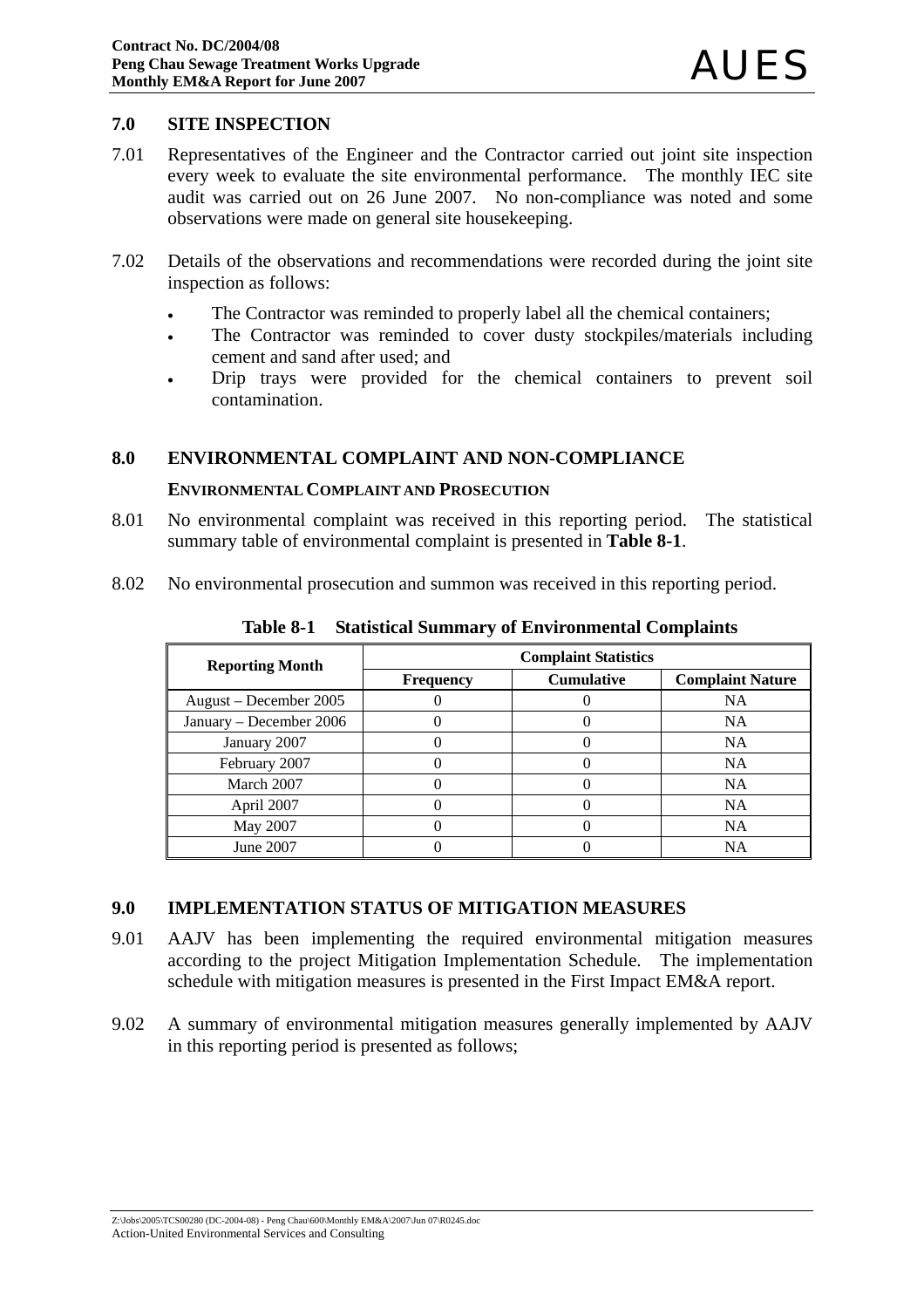#### Water Quality

- Wastewater were appropriately treated by treatment facilities;
- Drainage channels were provided to convey run-off into the treatment facilities;
- Drainage systems were regularly and adequately maintained.

#### Landscaping

- Tree protection measures were provided to existing trees;
- No tree was unnecessarily lopped or felled.

#### Air Quality

- Vehicles were cleaned of mud and debris before leaving the site;
- Site vehicles were limited to within 15 km/hr;
- Public roads around the site entrance/exit had been kept clean and free from dust;
- Dust suppression measures were properly provided to reduce dust emission from stockpile.

#### Noise

- Works and equipment were located to minimise noise nuisance from the nearest sensitive receiver;
- Idle equipments were either turned off or throttled down:
- Some of the Powered Mechanical Equipments were covered or shielded by appropriate acoustic materials if practicable.

#### Waste and Chemical Management

- Wastes were properly segregated into inert and non-inert in appropriate containers/areas;
- Excavated materials were reused where practicable.
- A chemical waste storage area had been provided on site;

#### General

The site was generally kept tidy and clean.

### **10.0 IMPACT FORECAST**

#### **Key Issues for the Coming Month**

- 10.01 Key issues to be considered in the coming month include:
	- Implementation of dust suppression measures at all times;
	- Potential marine water quality impact due to construction works near the seafront;
	- Potential fugitive dust quality impact due to dry/windy season (November to March) from the dry/loose/exposure soil surface/dusty material;
	- Disposal of empty engine oil containers within site area;
	- Ensure dust suppression measures are implemented properly;
	- Sediment catch-pits and silt removal facilities should be regularly maintained;
	- Management of chemical wastes;
	- Follow-up of improvement on general waste management issues; and
	- Implementation of construction noise preventative control measures.

#### 10.02 The tentative 3-month rolling program is presented in **Appendix H**.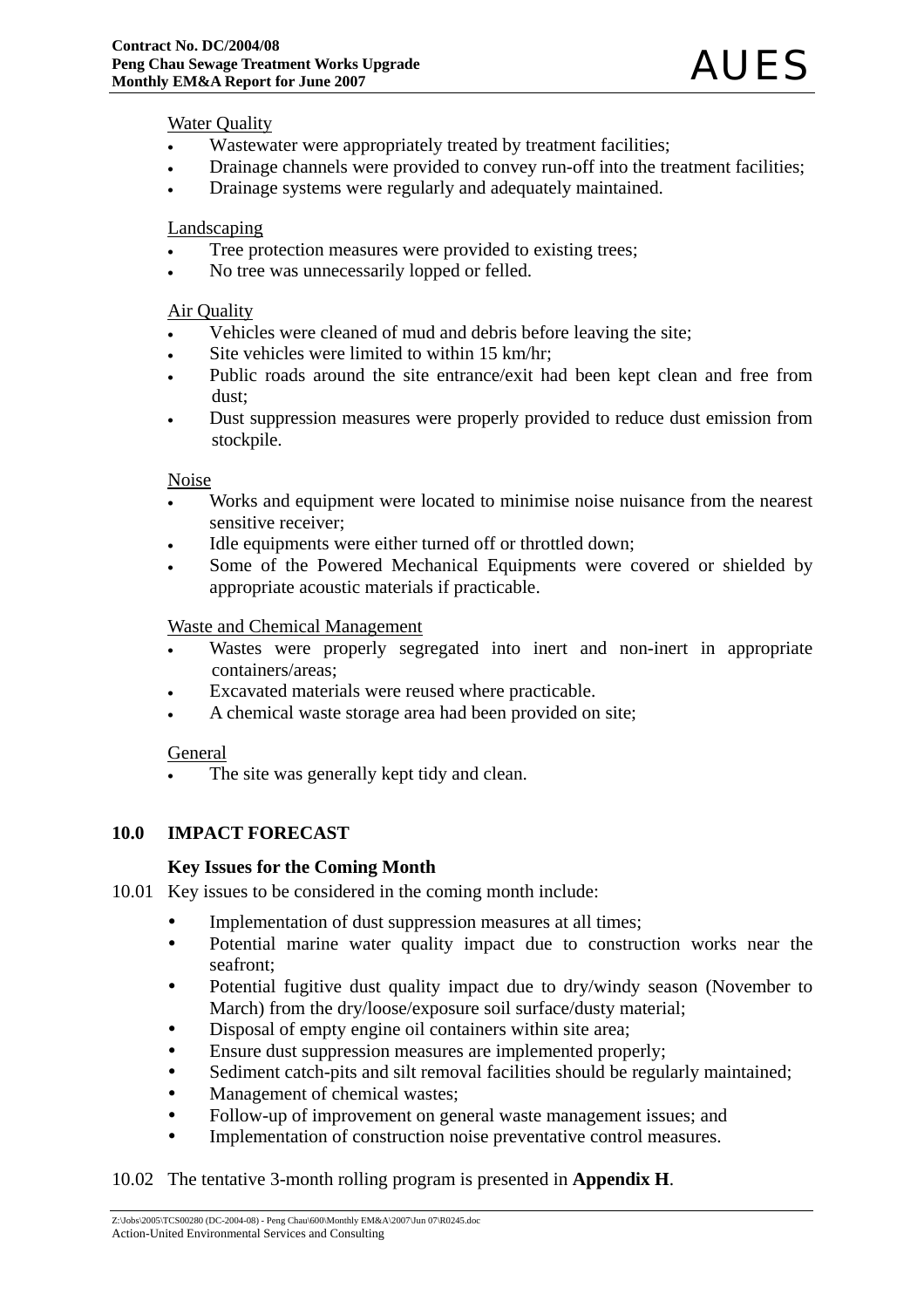### **11.0 CONCLUSION**

11.01 The EM&A program in June 2007 was undertaken in compliance with the EM&A manual for the Peng Chau Sewage Treatment Works Upgrade. A summary of environmental compliance of air, noise and water quality in this reporting period are presented as follows:

| <b>Env. Quality</b> | <b>Parameters</b>   | Compliance %             | <b>Investigation &amp; Corrective Actions</b> |
|---------------------|---------------------|--------------------------|-----------------------------------------------|
| Air Quality         | 1-hour TSP          | 100                      | Not Required for 100% Compliance              |
|                     | 24-hour TSP         | 100                      | Not Required for 100% Compliance              |
| <b>Noise</b>        | Leg (30min) Daytime | 100                      | Not Required for 100% Compliance              |
| Water Quality*      |                     | $\overline{\phantom{a}}$ |                                               |

#### **Summary of the Exceedances for Impact Monitoring**

Note: \*No impact water quality monitoring was required since all marine based construction activities were completed on 01 August 2006.

- 11.02 No exceedance in 1-Hr TSP and 24-Hr TSP measurements was recorded in this reporting period.
- 11.03 All noise levels measured at AN1 were below the Limit level and no complaint was received in this reporting period.
- 11.04 No impact water quality monitoring was required in this reporting period during the course of marine works completed on 01 August 2006.
- 11.05 Based on the EM&A Manual Clause 4.32, the post water quality monitoring was carried out from 02 August 2006 to 01 September 2006. All the monitoring results in the control/impact stations were within the baseline range. The monitoring results and graphical plot were present in pervious Monthly EM&A Report (September 2006).
- 11.06 No environmental complaint or summon was received in this reporting period.

#### **RECOMMENDATIONS**

- 11.07 Based on the IEC site inspection records on 26 June 2007, the following key recommendations are pertinent:
	- The Contractor was reminded to properly label all the chemical containers;
	- The Contractor was reminded to cover dusty stockpiles/materials including cement and sand after used; and
	- Drip trays were provided for the chemical containers to prevent soil contamination.
- 11.08 The ET will continue to implement the EM&A program and audit the implementation of the environmental mitigation measures.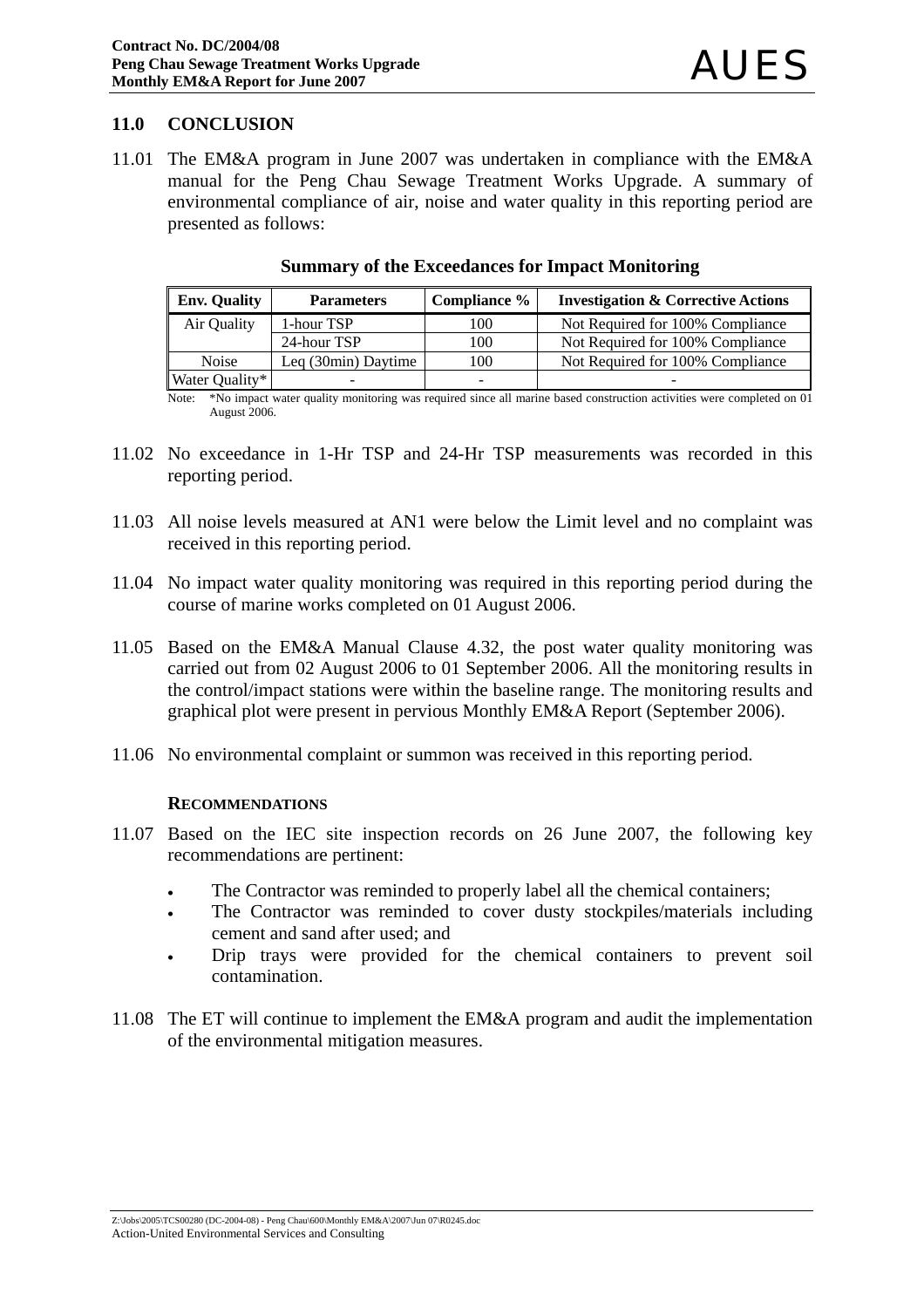**Appendix A** 

**Project Site Layout**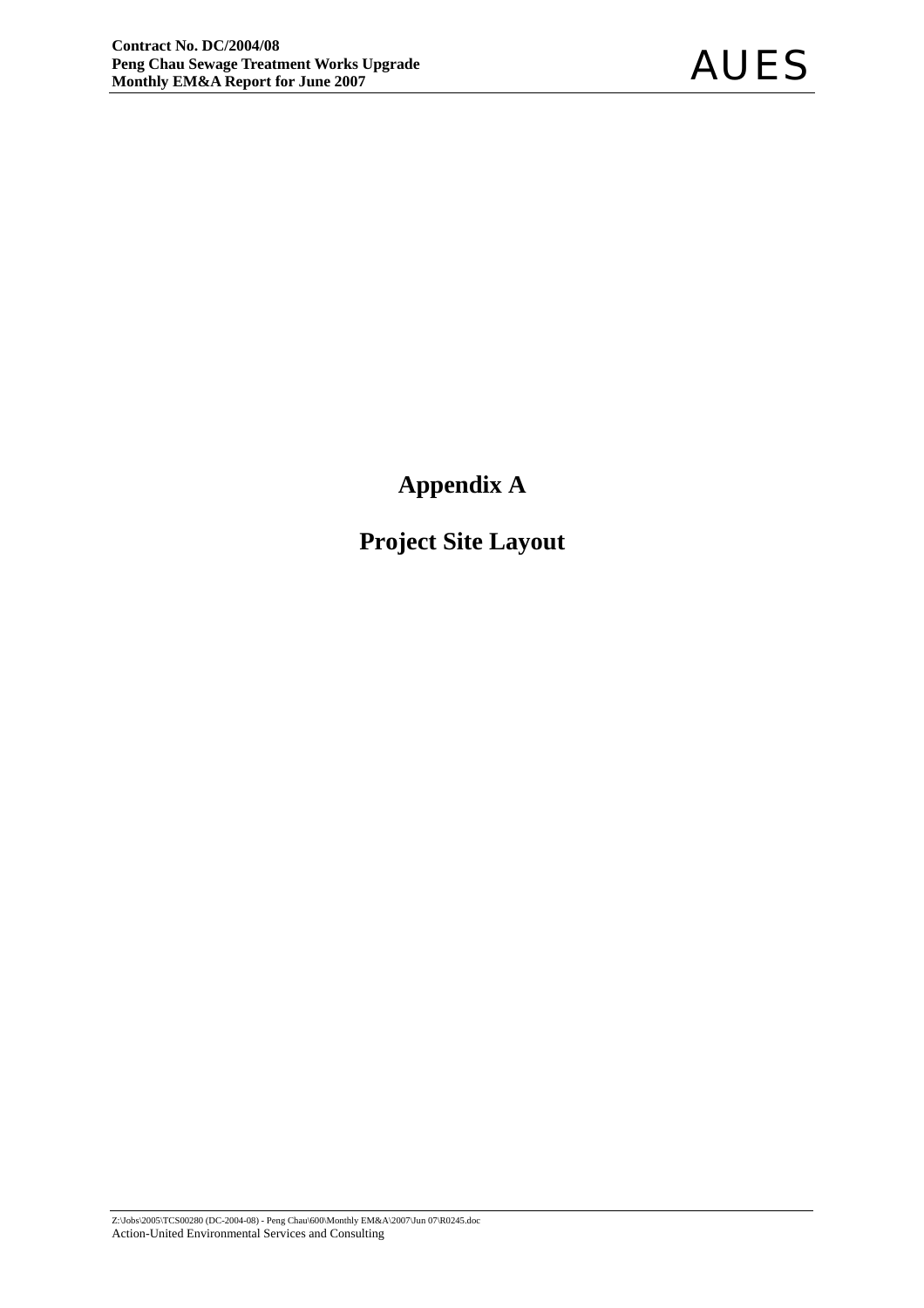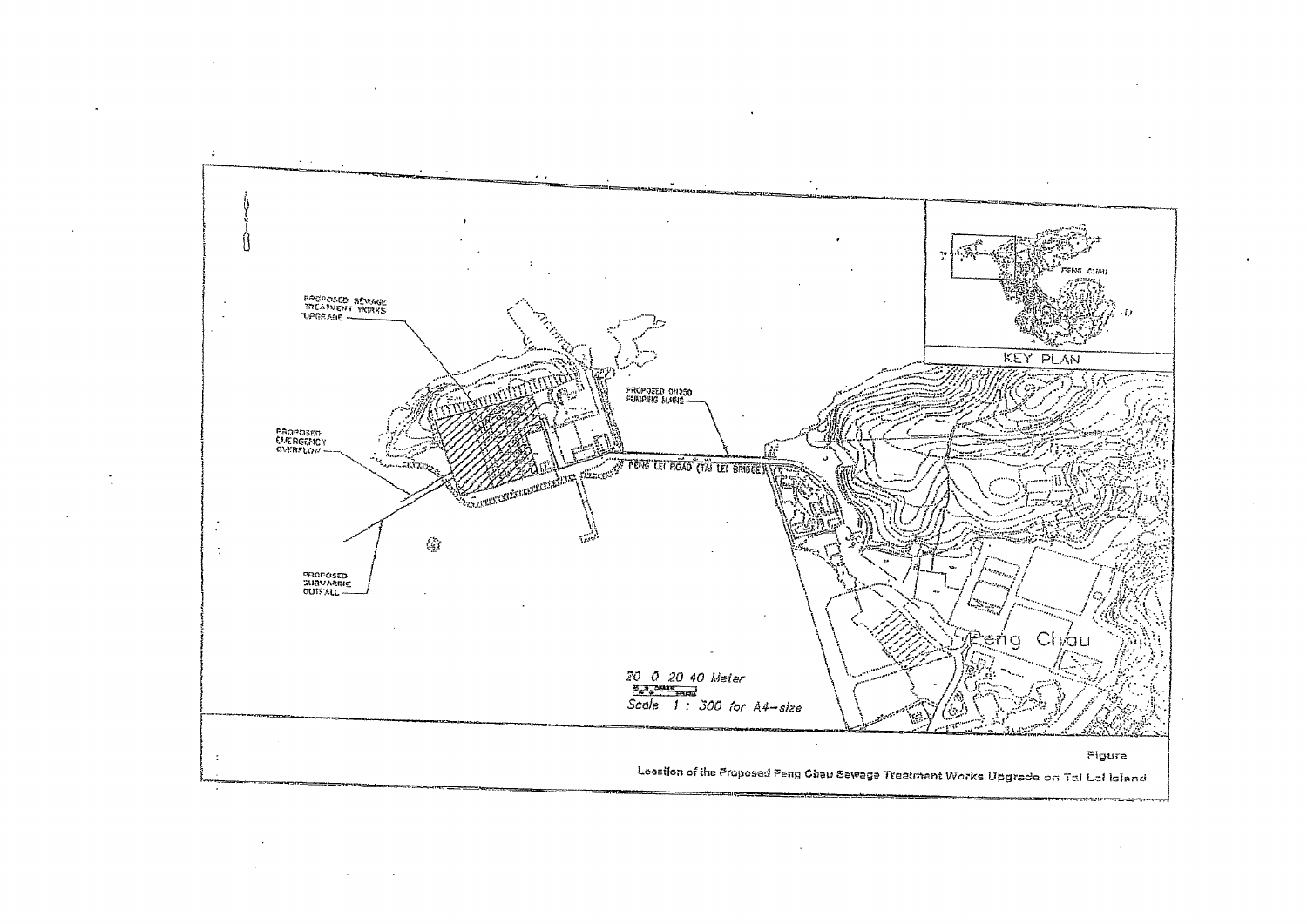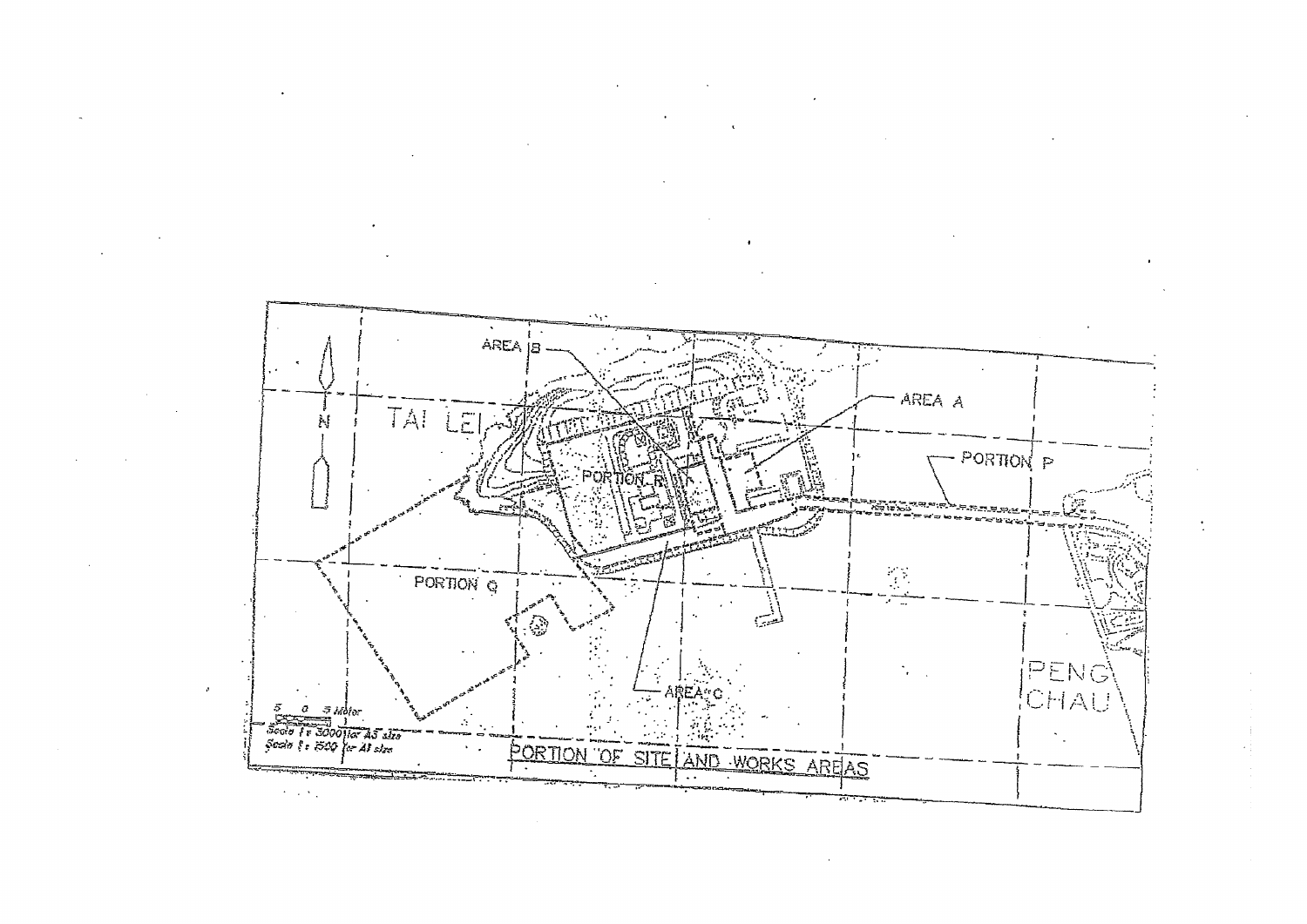# **Appendix B**

# **Environmental Organization Structure**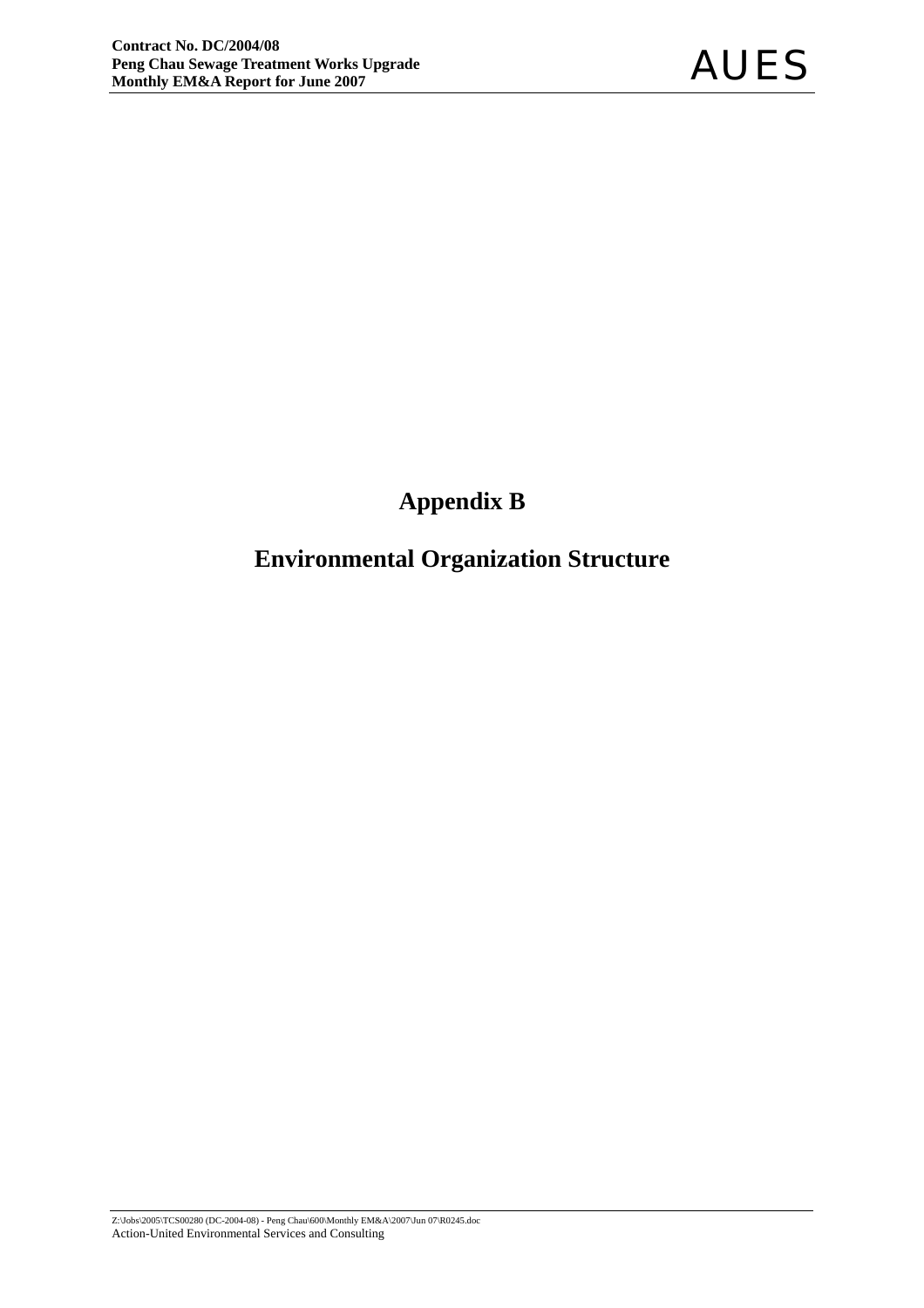| Organization    | <b>Project Role</b>           | <b>Designation</b>                        | <b>Name of Key Staff</b> | Tel No.   | Fax No.   |
|-----------------|-------------------------------|-------------------------------------------|--------------------------|-----------|-----------|
| <b>DSD</b>      | Employer                      | Permit Holder                             | Ir. David Leung          | 2594-7281 | 2827-8526 |
|                 |                               | Project Engineer                          | Mr. Stephen Ng           | 2428-2332 | 2424-9114 |
| <b>CDM</b>      | Engineer's<br>Representative  | <b>Resident Engineer</b>                  | Mr. Alfred Cheung        | 2983-9303 | 2983-9843 |
|                 |                               | <b>ARE</b>                                | Mr. Alex Yeung           | 2983-9303 | 2983-9843 |
| <b>BMT</b> Asia | Independent<br>Environmental  | <b>IEC</b>                                | Mr. Antony Wong          | 2815-2221 | 2815-3377 |
|                 | Checker                       | <b>IEC'S</b> Representative               | Mr. Benny Ng             | 2815-2221 | 2815-3377 |
| Acciona-ATAL    | Main Contractor               | Project Manager                           | Mr. William Chan         | 2983-0092 | 2983-0381 |
|                 |                               | Site Agent                                | To be Advised            | 2983-0092 | 2983-0381 |
| <b>AUES</b>     | Contractor's<br>Environmental | <b>Environmental Team</b><br>Leader (ETL) | Mr. Ken Wong             | 2959-6059 | 2959-6079 |
|                 | Team                          | Project Supervisor                        | Mr. Benjamin Tam         | 2959-6059 | 2959-6079 |

### **Contact Details of Key Personnel**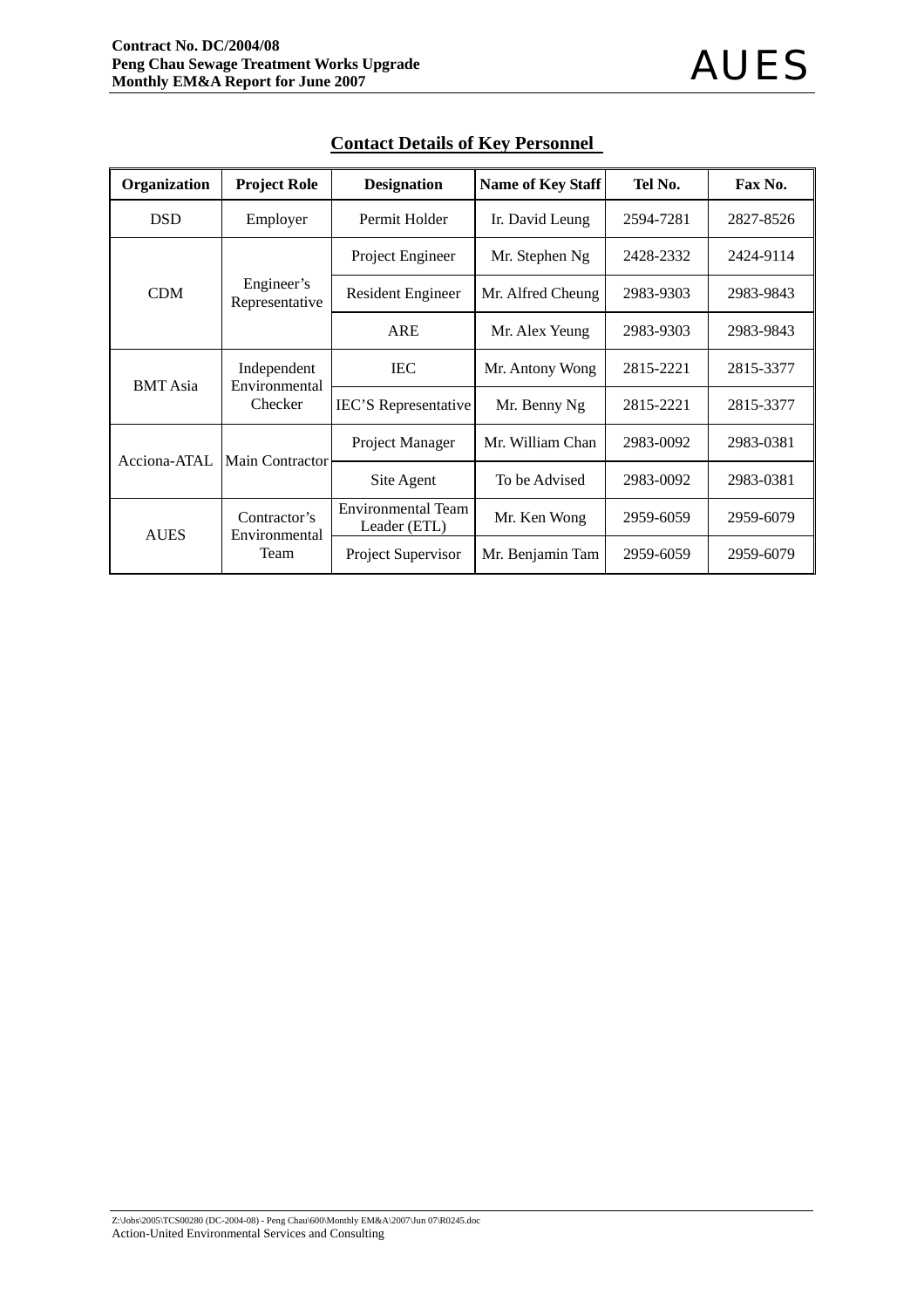# **Appendix C**

# **Locations of Designated Monitoring Stations**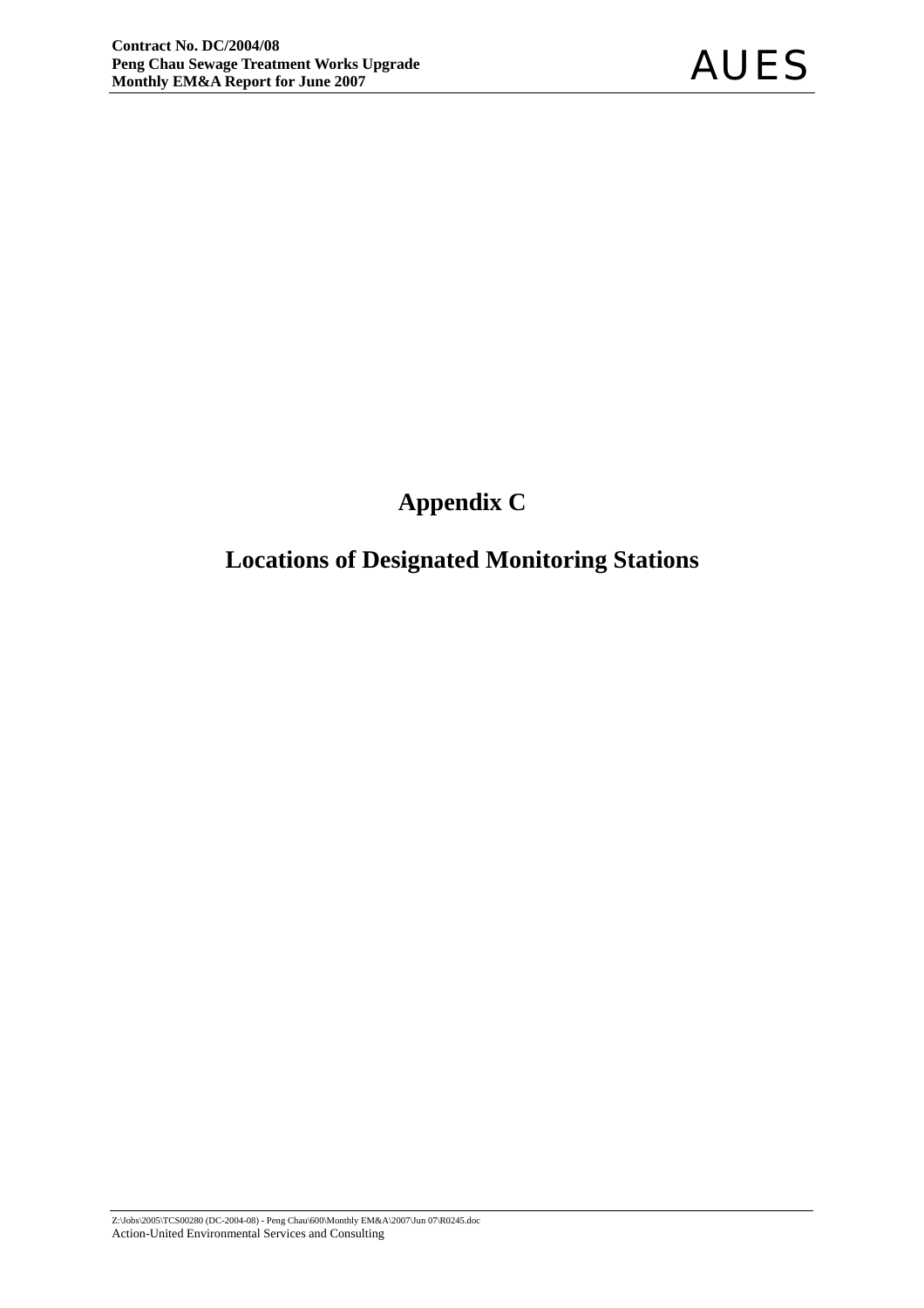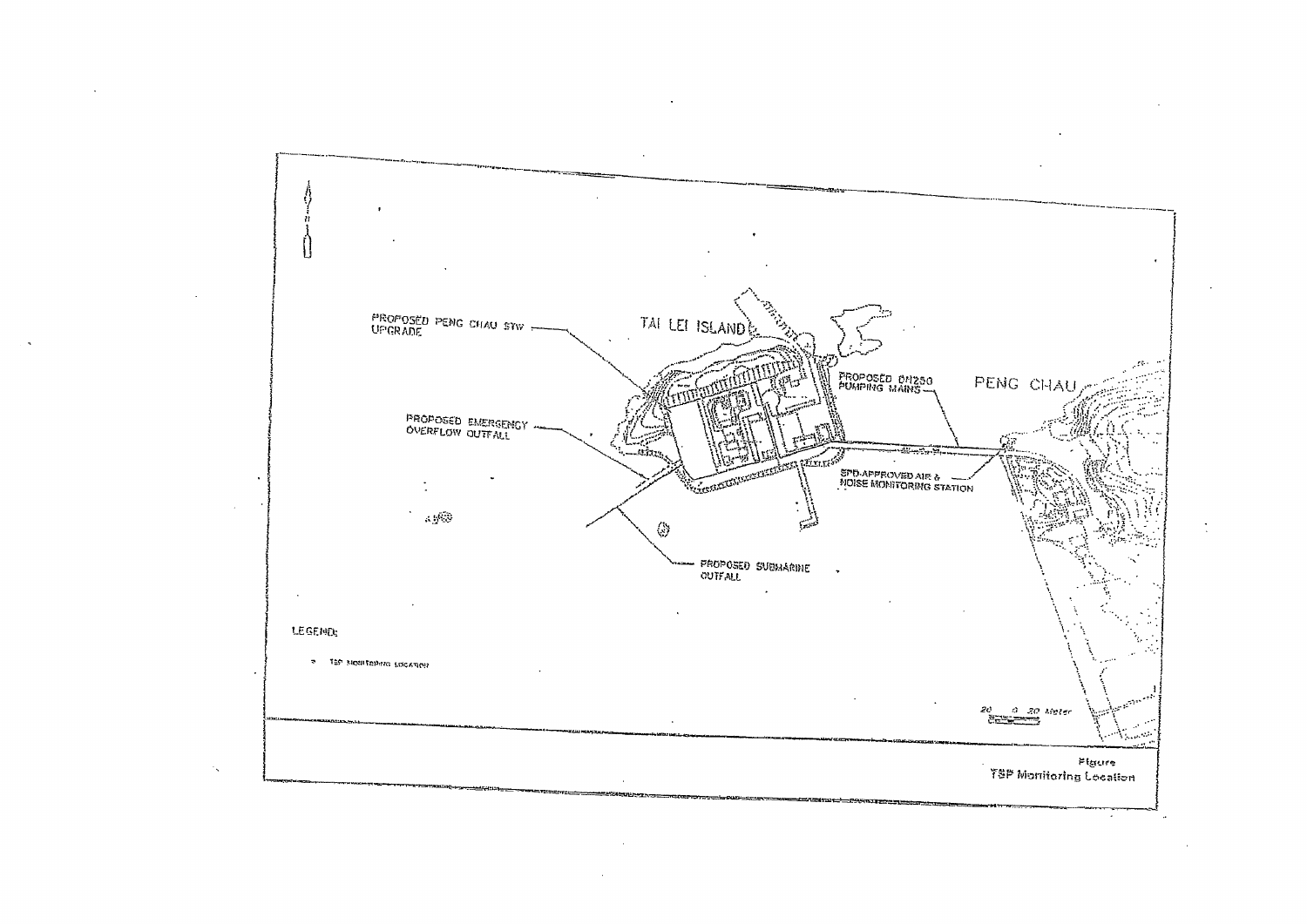

 $\sim$ i<br>San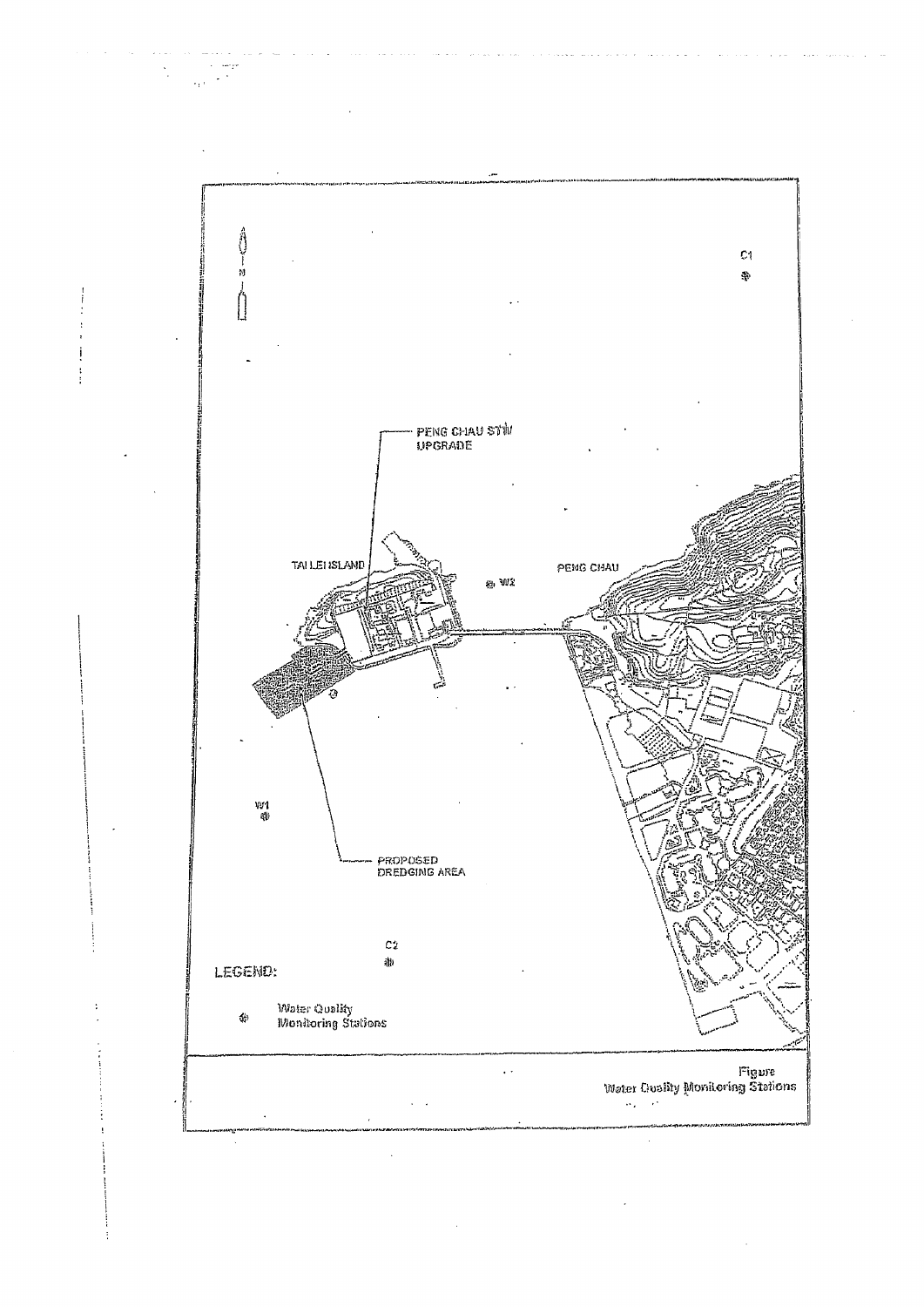# **Appendix D**

# **Equipment Calibration Certificates**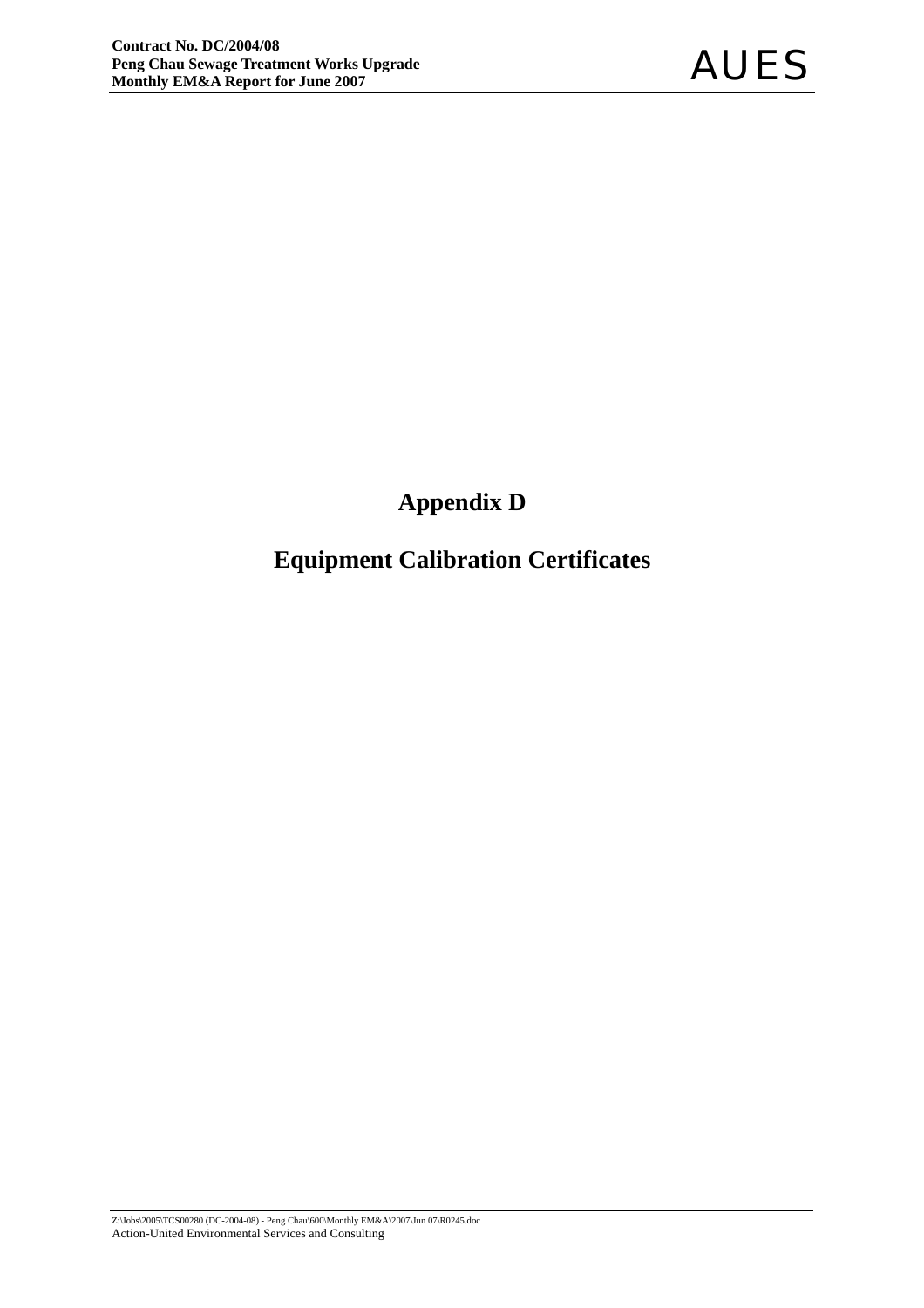#### **Equipment Calibration List for Peng Chau Sewage Treatment Works Upgrade Project**

| <b>Item</b> | Aspect       | <b>Description of Equipment</b>                         | <b>Serial No.</b> | Date of<br><b>Calibration</b> | Date of Next<br><b>Calibration</b> |
|-------------|--------------|---------------------------------------------------------|-------------------|-------------------------------|------------------------------------|
| T           | Air          | Greasby Anderson GMWS2310 High<br><b>Volume Sampler</b> | AN1               | 05 May 07                     | 05 Aug 07                          |
| 2           |              | Sibata LD-3                                             | 362337            | $22$ Jun 06                   | 22 Jun 07                          |
| 3           | <b>Noise</b> | Bruel & Kjaer 4231 Acoustical Calibrator                | 2292168           | 16 Apr 07                     | 16 Apr 08                          |
| 4           |              | Bruel & Kjaer 2238 Integrating Sound Level<br>Meter     | 2285721           | 16 Apr 07                     | 16 Apr 08                          |

Note: \*Calibration certificates will only be provided if monitoring equipment is re-calibrated or new.

*No Water Quality Monitoring was required in this reporting period, since all marine based construction activities were completed on 01 August 2006. Post Water Quality was carried out from 02 August to 01 September 2006. Therefore, no water quality monitoring equipments calibration certificate was enclosed in this Monthly EM&A Report.*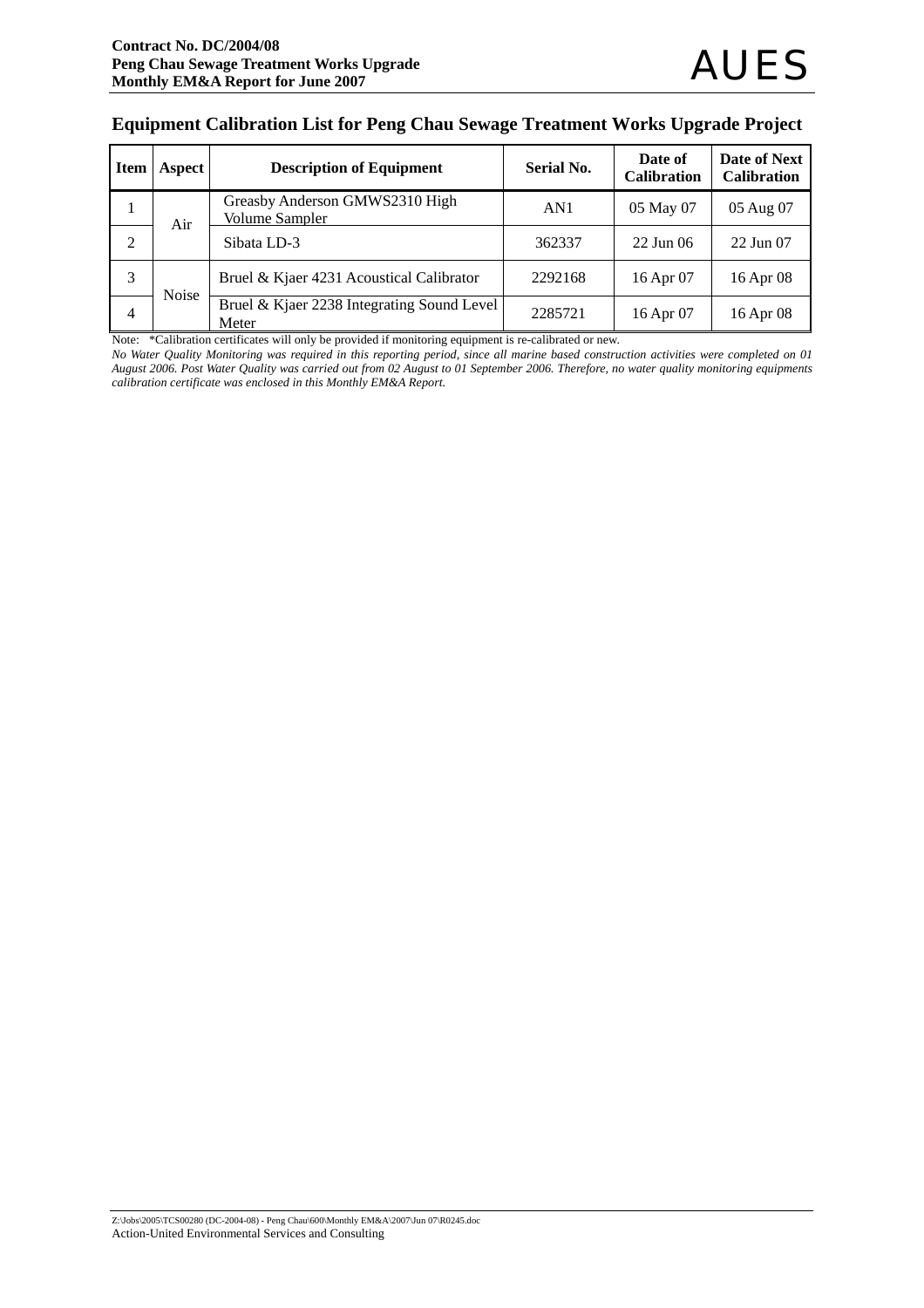# **Appendix E**

# **Impact Monitoring Schedules**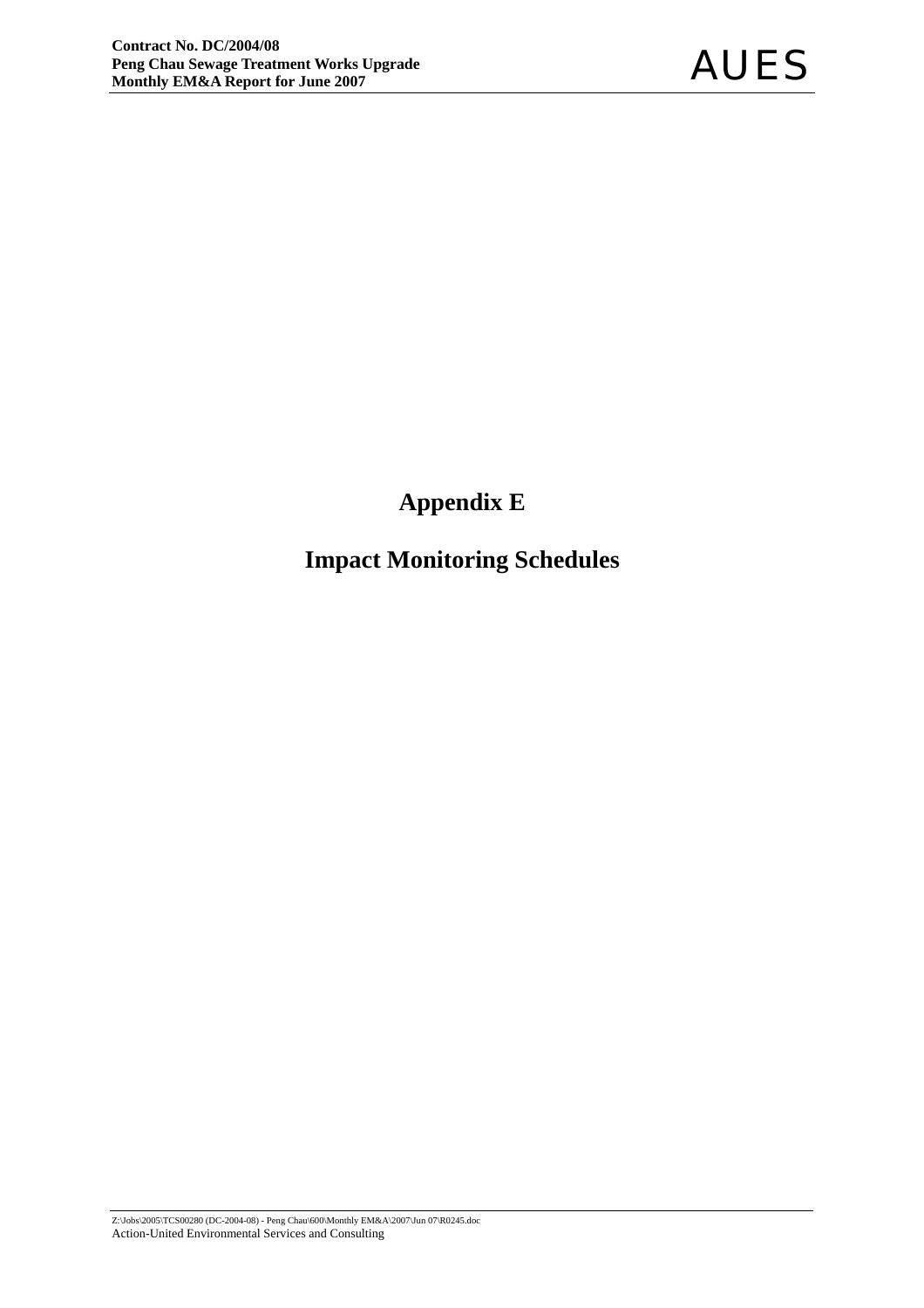#### **Impact Monitoring Schedules in the Reporting Period**

|              | <b>Date</b> |          | <b>Dust Monitoring</b> | <b>Noise Monitoring</b> |
|--------------|-------------|----------|------------------------|-------------------------|
|              |             | 1-Hr TSP | 24-Hr TSP              |                         |
| 26-May-07    | Sat         |          |                        |                         |
| 27-May-07    | Sun         |          |                        |                         |
| 28-May-07    | Mon         |          |                        |                         |
| 29-May-07    | Tue         |          |                        |                         |
| 30-May-07    | Wed         |          |                        |                         |
| 31-May-07    | Thu         |          |                        |                         |
| $1-Jun-07$   | Fri         |          |                        |                         |
| $2-Jun-07$   | Sat         |          |                        |                         |
| 3-Jun-07     | Sun         |          |                        |                         |
| 4-Jun-07     | Mon         |          |                        |                         |
| 5-Jun-07     | Tue         |          |                        |                         |
| $6$ -Jun-07  | Wed         |          |                        |                         |
| 7-Jun-07     | Thu         |          |                        |                         |
| 8-Jun-07     | Fri         |          |                        |                         |
| 9-Jun-07     | Sat         |          |                        |                         |
| $10$ -Jun-07 | Sun         |          |                        |                         |
| $11-Jun-07$  | Mon         |          |                        |                         |
| 12-Jun-07    | Tue         |          |                        |                         |
| 13-Jun-07    | Wed         |          |                        |                         |
| 14-Jun-07    | Thu         |          |                        |                         |
| 15-Jun-07    | Fri         |          |                        |                         |
| 16-Jun-07    | Sat         |          |                        |                         |
| 17-Jun-07    | Sun         |          |                        |                         |
| 18-Jun-07    | Mon         |          |                        |                         |
| 19-Jun-07    | Tue         |          |                        |                         |
| 20-Jun-07    | Wed         |          |                        |                         |
| $21-Jun-07$  | Thu         |          |                        |                         |
| 22-Jun-07    | Fri         |          |                        |                         |
| 23-Jun-07    | Sat         |          |                        |                         |
| 24-Jun-07    | Sun         |          |                        |                         |
| 25-Jun-07    | Mon         |          |                        |                         |

*No Water Quality Monitoring was required in this reporting period, since all marine based construction activities were completed on 01 August 2006. Post Water Quality was carried out from 02 August to 01 September 2006, monitoring results were presented in the pervious Monthly EM&A Report (September 2006)* 

| <b>Monitoring Day</b>    |
|--------------------------|
| Sunday or Public Holiday |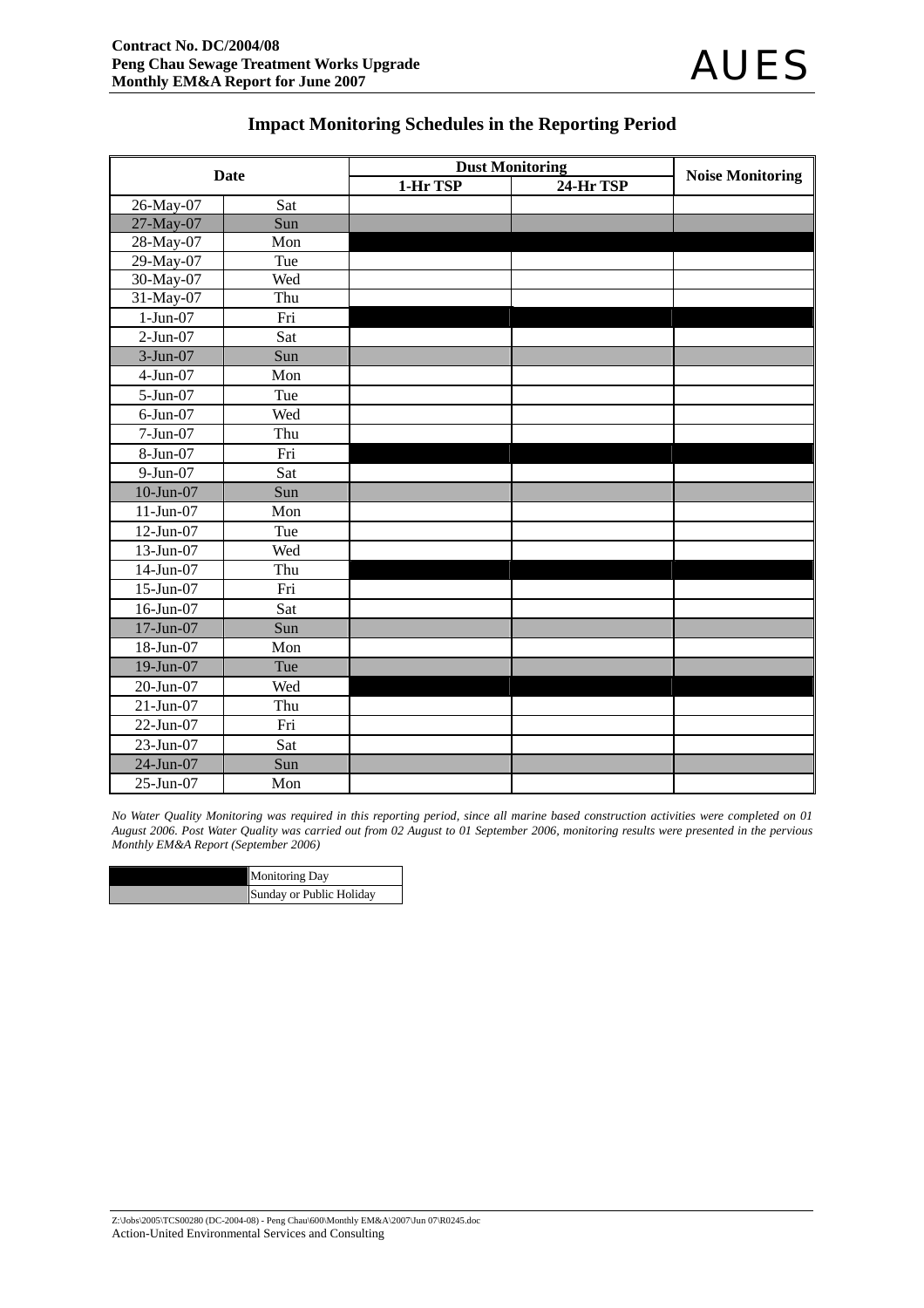# **Impact Monitoring Schedules in the Next Reporting Period**

|                  | Date |          | <b>Dust Monitoring</b> |                         |
|------------------|------|----------|------------------------|-------------------------|
|                  |      | 1-Hr TSP | 24-Hr TSP              | <b>Noise Monitoring</b> |
| 26-Jun-07        | Tue  |          |                        |                         |
| 27-Jun-07        | Wed  |          |                        |                         |
| 28-Jun-07        | Thu  |          |                        |                         |
| 29-Jun-07        | Fri  |          |                        |                         |
| 30-Jun-07        | Sat  |          |                        |                         |
| $1$ -July-07     | Sun  |          |                        |                         |
| $2$ -July-07     | Mon  |          |                        |                         |
| $3$ -July-07     | Tue  |          |                        |                         |
| $4-July-07$      | Wed  |          |                        |                         |
| $5$ -July-07     | Thu  |          |                        |                         |
| $6$ -July-07     | Fri  |          |                        |                         |
| $7$ -July-07     | Sat  |          |                        |                         |
| $8$ -July-07     | Sun  |          |                        |                         |
| $9$ -July-07     | Mon  |          |                        |                         |
| $10$ -July- $07$ | Tue  |          |                        |                         |
| 11-July-07       | Wed  |          |                        |                         |
| $12$ -July-07    | Thu  |          |                        |                         |
| 13-July-07       | Fri  |          |                        |                         |
| 14-July-07       | Sat  |          |                        |                         |
| 15-July-07       | Sun  |          |                        |                         |
| 16-July-07       | Mon  |          |                        |                         |
| $17$ -July-07    | Tue  |          |                        |                         |
| 18-July-07       | Wed  |          |                        |                         |
| 19-July-07       | Thu  |          |                        |                         |
| 20-July-07       | Fri  |          |                        |                         |
| $21$ -July-07    | Sat  |          |                        |                         |
| $22$ -July-07    | Sun  |          |                        |                         |
| $23$ -July-07    | Mon  |          |                        |                         |
| 24-July-07       | Tue  |          |                        |                         |
| 25-July-07       | Wed  |          |                        |                         |

Monitoring Day Sunday or Public Holiday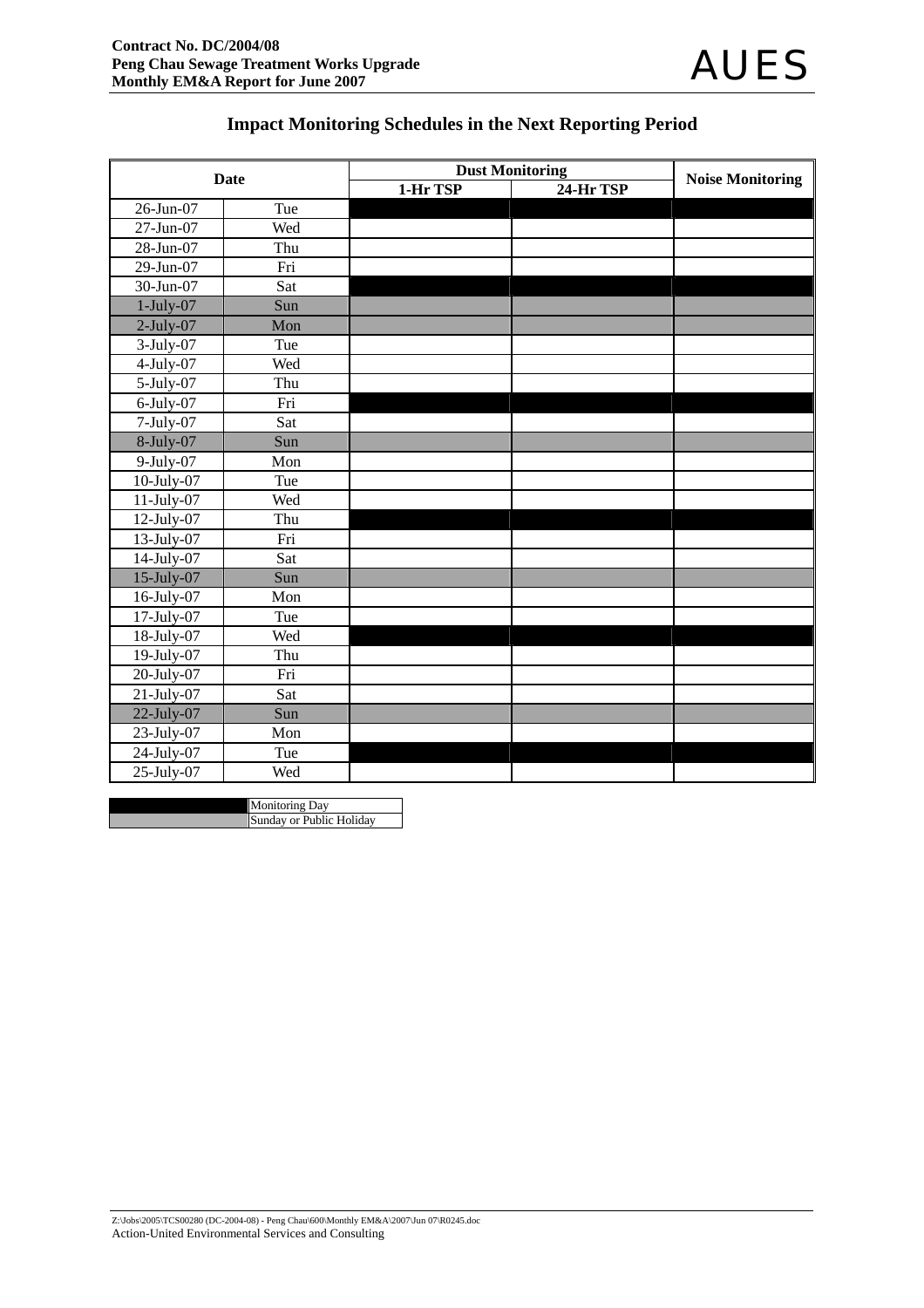# **Appendix F**

# **Graphical Plots of Air and Noise Monitoring Results**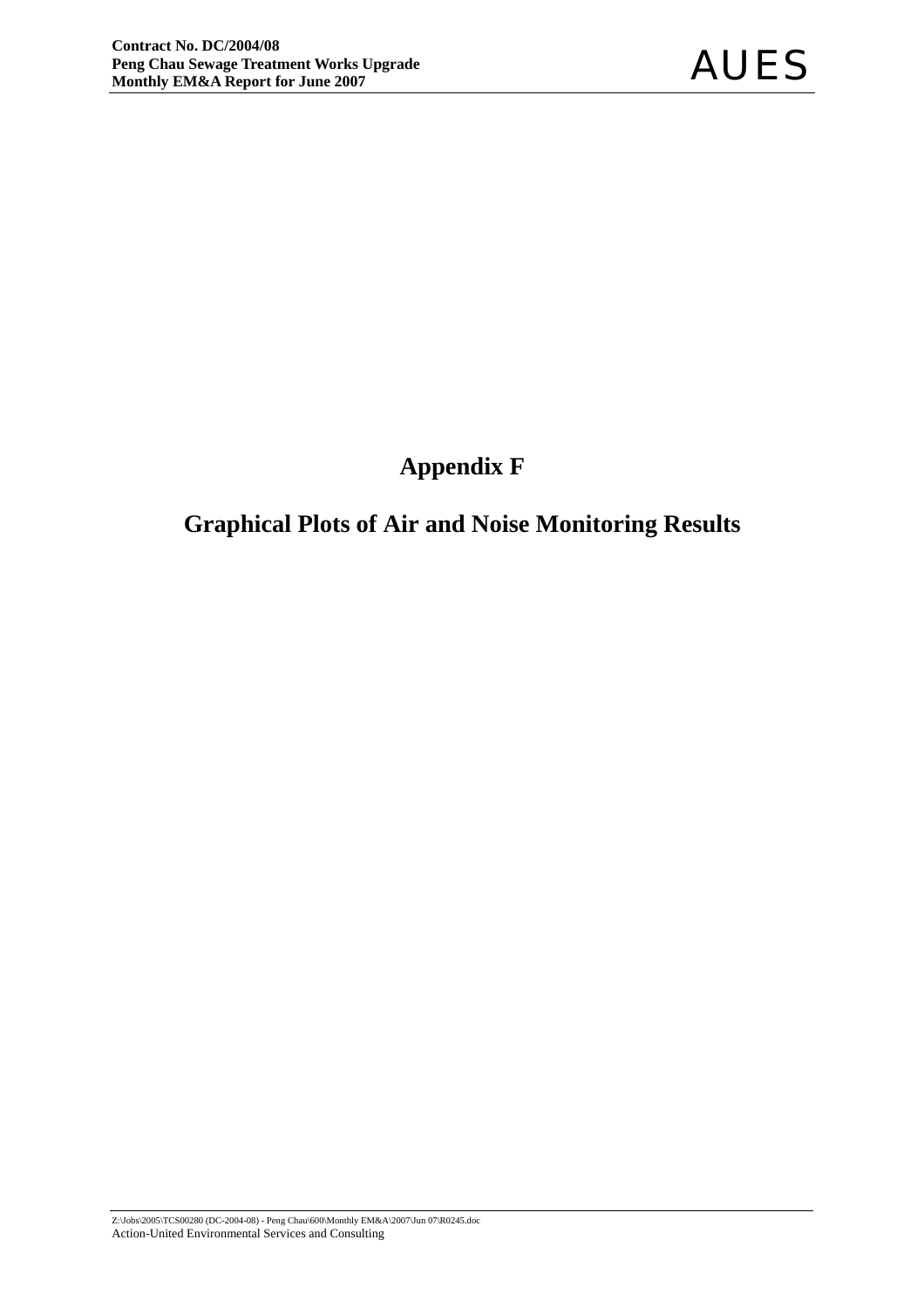#### **Contract No. DC/2004/08 Peng Chau Sewage Treatment Works Upgrade Monthly EM&A Report for June 2007**



# AUES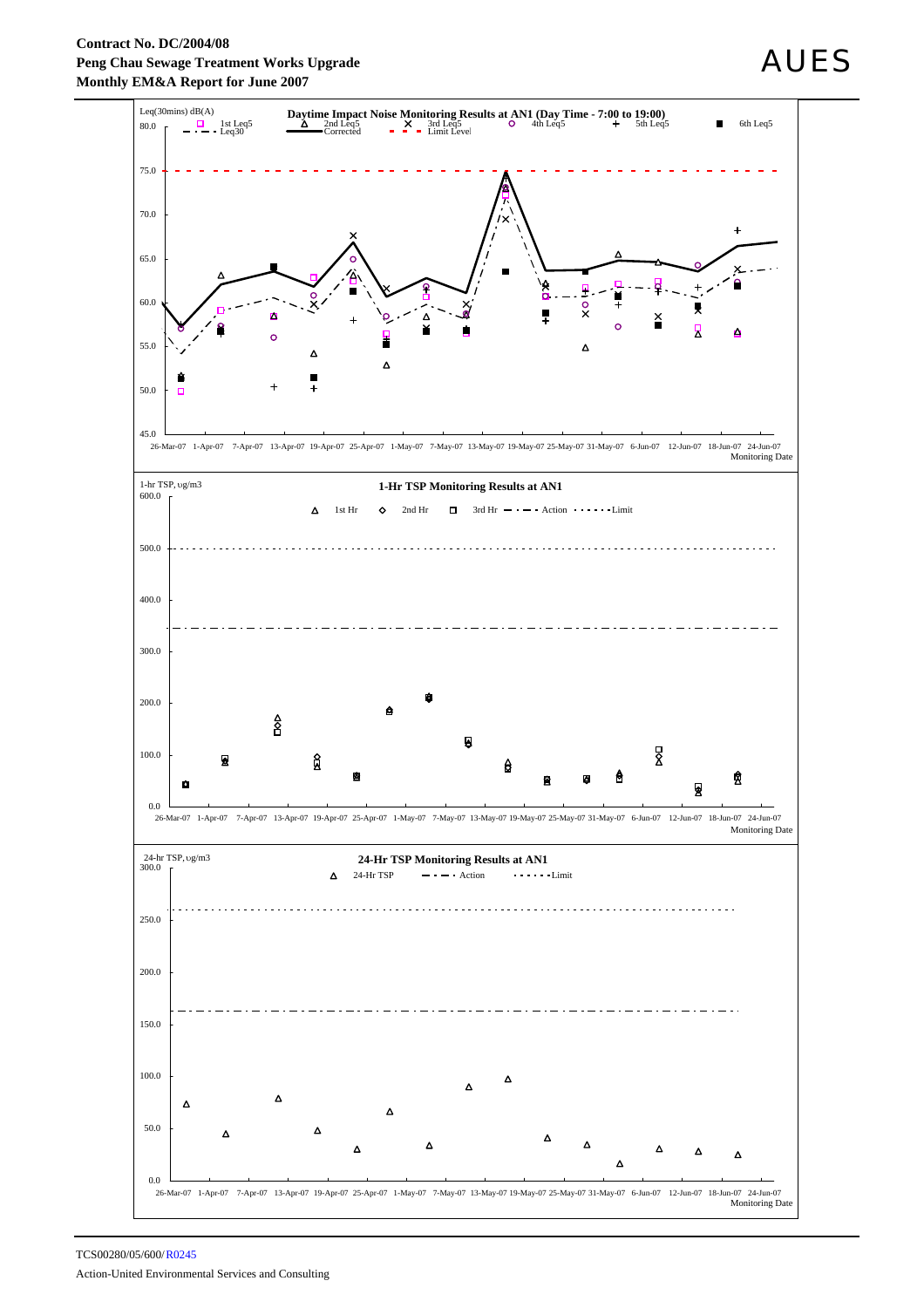# **Appendix G**

# **Meteorological Data in the Reporting Period**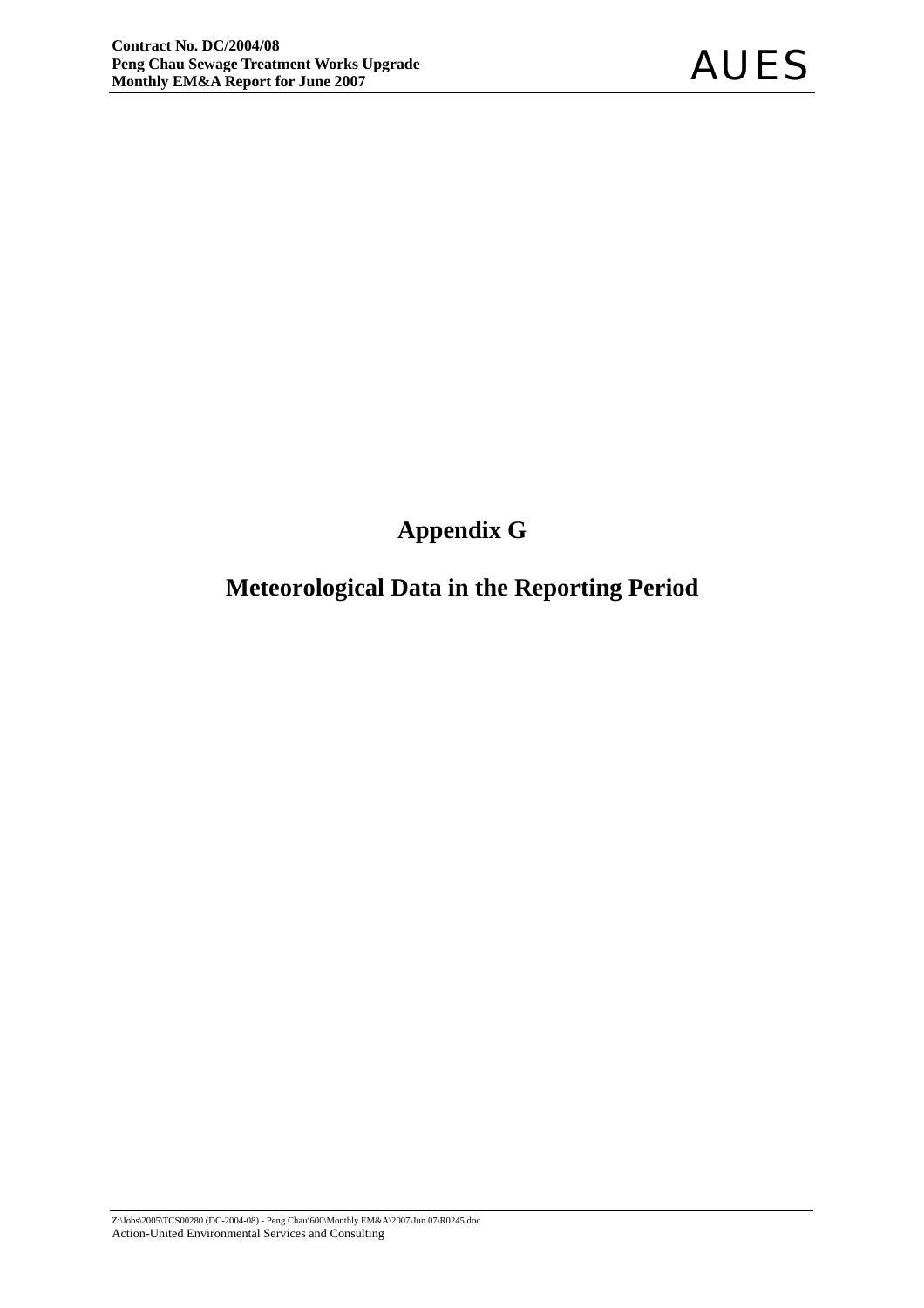|                 |     |                                                                         |                      |                                                                   |                                | <b>Peng Chau Weather Station</b>                            |                                                    |
|-----------------|-----|-------------------------------------------------------------------------|----------------------|-------------------------------------------------------------------|--------------------------------|-------------------------------------------------------------|----------------------------------------------------|
| <b>Date</b>     |     | Weather                                                                 | <b>Total</b><br>(mm) | <b>Mean Air</b><br><b>Rainfall Temperature</b><br>$({}^{\circ}C)$ | Wind<br><b>Speed</b><br>(km/h) | <b>Mean</b><br><b>Relative</b><br><b>Humidity</b><br>$(\%)$ | <b>Wind</b><br><b>Direction</b>                    |
| 26-May-07       | Sat | fine/hot/moderate/isolated showers                                      | $\overline{0}$       | 29.1                                                              | 11.5                           | 83                                                          | $\mathbf S$                                        |
| 27-May-07       | Sun | fine/hot                                                                | 53                   | 27.3                                                              | 14.5                           | 89                                                          | E/SE                                               |
| 28-May-07 Mon   |     | fine/hot/moderate/isolated showers                                      | 10.9                 | 26.8                                                              | 14.5                           | 89.5                                                        | E/SE                                               |
| 29-May-07       | Tue | fine/hot/moderate                                                       | $\boldsymbol{0}$     | 28.5                                                              | 7.5                            | 89                                                          | S/SE                                               |
| 30-May-07       | Wed | fine/showers/very hot/moderate                                          | $\theta$             | 28.6                                                              | 7.5                            | 83.5                                                        | S/SE                                               |
| 31-May-07       | Thu | isolated showers/sunny/intervals/moderate/hot                           | 4.9                  | 28                                                                | 9                              | 82                                                          | $\rm SE$                                           |
| $1-Jun-07$      | Fri | fine/very hot/moderate/thunderstorm/isolated<br>showers                 | $\overline{4}$       | 29.5                                                              | 10                             | 86                                                          | S/SW                                               |
| $2-Jun-07$      | Sat | very hot/moderate/sunny periods/isolated<br>showers/thunderstorm        | 9.2                  | 28.6                                                              | 9                              | 84                                                          | S/SW                                               |
| $3-Jun-07$      | Sun | very hot/moderate/sunny periods/isolated<br>showers/thunderstorm        | 0.1                  | 30.3                                                              | 8                              | 84.5                                                        | S/SW                                               |
| $4-Jun-07$      |     | Mon fine/hot/moderate/island showers/thunderstorms                      | 0.1                  | 29.9                                                              | 9                              | 84                                                          | S/SW                                               |
| $5-Jun-07$      | Tue | fine/sunny periods/hot/fresh/moderate/island<br>showers/thunderstorm    | Trace                | 30.2                                                              | 9.5                            | 81                                                          | S/SW                                               |
| $6$ -Jun- $07$  | Wed | moderate/hot/fresh/scattered showers                                    | 1.3                  | 29.8                                                              | 9                              | 82                                                          | SW                                                 |
| $7-Jun-07$      | Thu | cloudy/scattered showers/squally<br>thunderstorms/moderate/fresh        | 41.3                 | 27.6                                                              | 9.5                            | 85.5                                                        | S/SW                                               |
| 8-Jun-07        | Fri | cloudy/overcast/showers/moderate/fresh/squally<br>thunderstorm          | 14.1                 | 27.1                                                              | 14.5                           | 94                                                          | <b>SW</b>                                          |
| $9-Jun-07$      | Sat | cloudy/showers/moderate/a few<br>showers/squally thunderstorm           | 5.4                  | 28.8                                                              | 12                             | 90.5                                                        | S/SW                                               |
| $10$ -Jun- $07$ | Sun | rain/moderate/fresh                                                     | 95.5                 | 25.6                                                              | 10                             | 87.5                                                        | <b>SW</b>                                          |
| $11-Jun-07$     | Mon | hot/moderate/fresh                                                      | Trace                | 28.1                                                              | 6.5                            | 88.5                                                        | S/SW                                               |
| 12-Jun-07       | Tue | cloudy/rain/squally<br>thunderstorms/moderate/fresh                     | 6.8                  | 27.4                                                              | 8.5                            | 90.5                                                        | <b>NW</b>                                          |
| $13$ -Jun-07    | Wed | cloudy/rain/squally<br>thunderstorms/moderate/fresh                     | 35.3                 | 27.6                                                              | 10                             | 93.5                                                        | S/SW                                               |
| 14-Jun-07       | Thu | cloudy/fresh/strong/moderate/scattered<br>showers/squally thunderstorms | 29.6                 | 25.3                                                              | 17.5                           | 94                                                          | S/SW                                               |
| 15-Jun-07       | Fri | cloudy/light winds/sunny intervals/a few<br>showers                     | 13.1                 | 26.1                                                              | 23.5                           | 93.5                                                        | <b>NW</b>                                          |
| 16-Jun-07       | Sat | sunny/periods/a few showers/hot/light winds                             | Trace                | 27.9                                                              | 5.5                            | 89                                                          | S                                                  |
| 17-Jun-07       | Sun | fine/moderate/hot/isolated showers                                      | 0.5                  | 26.9                                                              | 6                              | 92                                                          | $\rm E/SE$                                         |
| 18-Jun-07       | Mon | fine/moderate/hot/isolated showers                                      | $\mathbf{0}$         | 27.3                                                              | $\,8\,$                        | 85.3                                                        | E/SE                                               |
| 19-Jun-07       | Tue |                                                                         |                      |                                                                   | Holiday                        |                                                             |                                                    |
| 20-Jun-07       | Wed | fine/hot/moderate/isolated showers                                      | $\boldsymbol{0}$     | 29.2                                                              | 7                              | 80                                                          | S/SE                                               |
| 21-Jun-07       |     | Thu fine/light winds/thunderstorms/isolated showers                     | 5.6                  | 29.2                                                              | 8.5                            | 83                                                          | $\ensuremath{\mathrm{S}}/\ensuremath{\mathrm{SE}}$ |
| 22-Jun-07       | Fri | fine/hot/isolated showers/light winds                                   | $\boldsymbol{0}$     | 29.5                                                              | $\,8\,$                        | 82                                                          | S/SE                                               |
| 23-Jun-07       | Sat | sunny/very hot/isolated showers/fine/moderate                           | $\mathbf{0}$         | 30.1                                                              | $\tau$                         | 81                                                          | $\mathbf S$                                        |
| 24-Jun-07       | Sun | sunny/very hot/moderate/thunderstorms                                   | $\mathbf{0}$         | 31.3                                                              | 11.5                           | 79.5                                                        | $\mathrm{S/SW}$                                    |
| 25-Jun-07       | Mon | sunny periods/a few<br>showers/moderate/thunderstorms                   | 3.2                  | 28.6                                                              | $\,8\,$                        | 82.5                                                        | $\ensuremath{\mathrm{S}}/\ensuremath{\mathrm{SW}}$ |

# **Meteorological Data Extracted from HKO in the Reporting Period**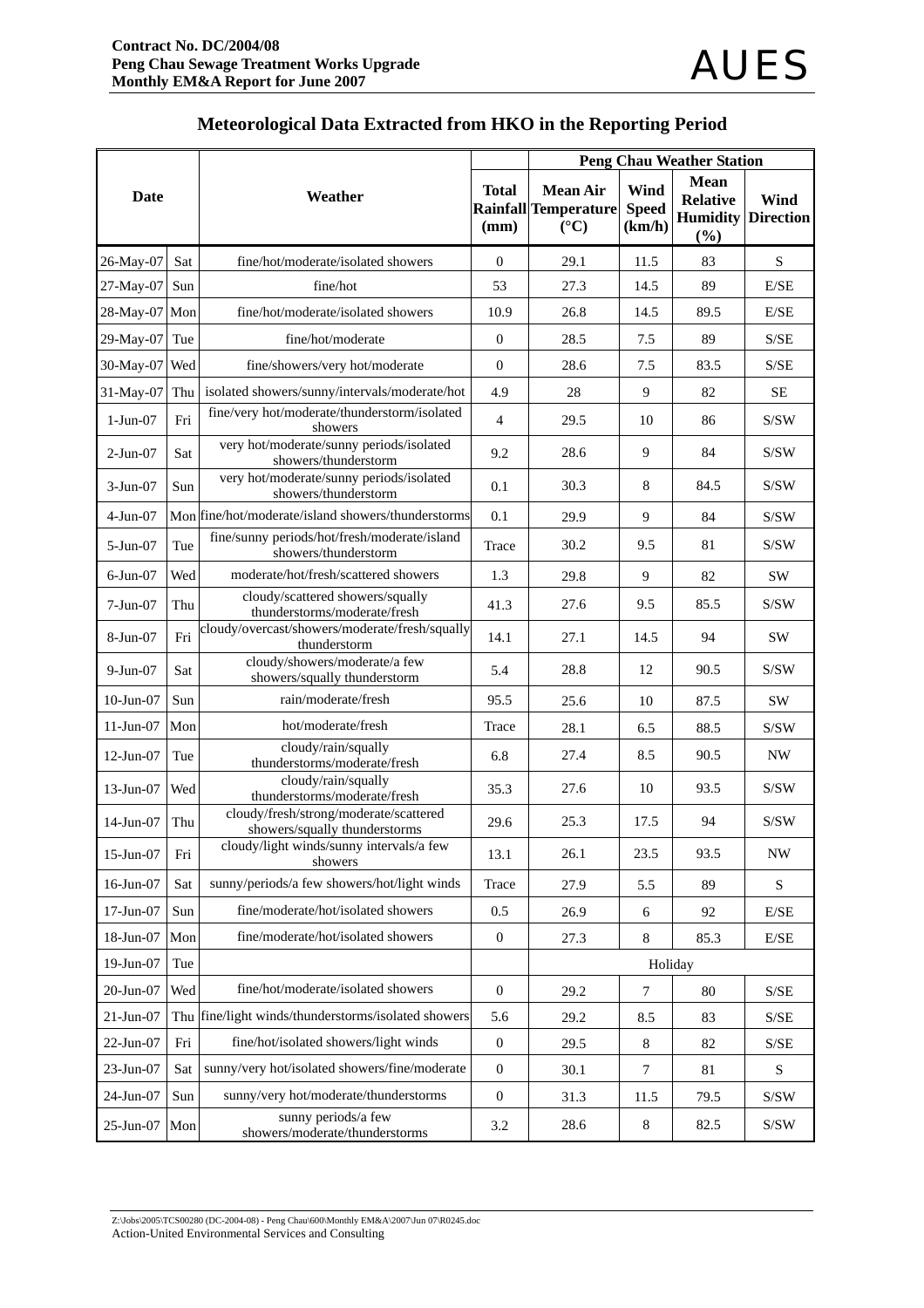# **Appendix H**

# **Three-Month Rolling Program**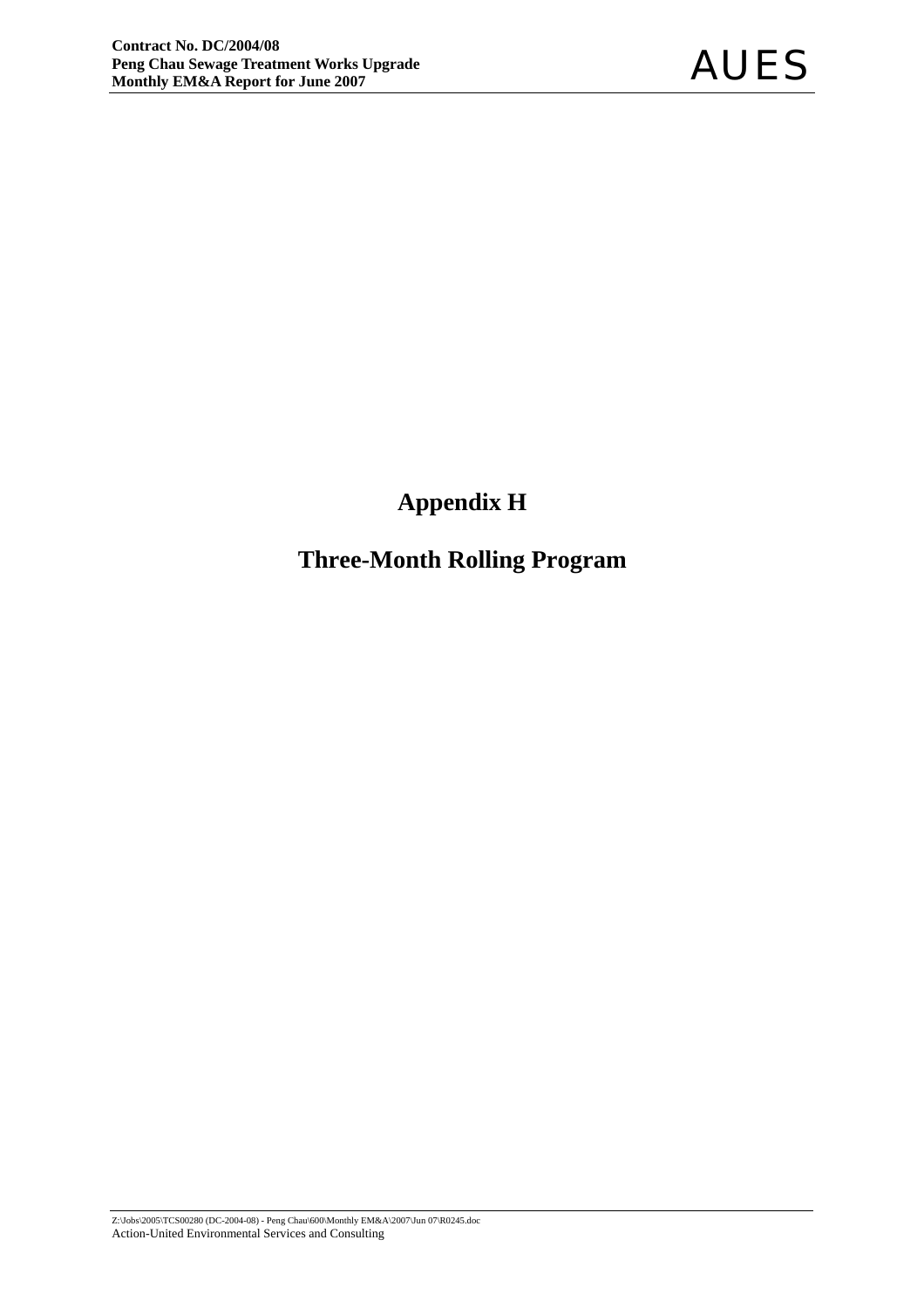|                         |                                                                                           |                       |                                                      |                   | Drainage Services Department<br>Contract No. DC/2004/08 |                                                                                                     |                                                                                                                                                                                                                                                                                                                                                                                  |
|-------------------------|-------------------------------------------------------------------------------------------|-----------------------|------------------------------------------------------|-------------------|---------------------------------------------------------|-----------------------------------------------------------------------------------------------------|----------------------------------------------------------------------------------------------------------------------------------------------------------------------------------------------------------------------------------------------------------------------------------------------------------------------------------------------------------------------------------|
|                         |                                                                                           |                       |                                                      |                   |                                                         | Upgradding of Pong Chau Sewage Treatment Works<br>3-Months Rolling Programme (Dec 2006 to Mar 2007) |                                                                                                                                                                                                                                                                                                                                                                                  |
| ₽                       | Task Name                                                                                 |                       |                                                      | Duration          | Start                                                   | Finish                                                                                              | 4 5 6 7 1 8 1 9 10 11 12 13 14 5 16 17 18 19 10 11 12 13 14 5 16 17 18 19 11 12 13<br>2007<br>2006<br>2005                                                                                                                                                                                                                                                                       |
| ٣                       | Site set up, Permit application and Submissions                                           |                       |                                                      | 200 days          | Fri 29/4/05                                             | Sat 24/12/05                                                                                        |                                                                                                                                                                                                                                                                                                                                                                                  |
| 'nч                     | Project Commencement                                                                      |                       |                                                      | 0 days            | Fri 29/4/05                                             | Fri 29/4/05                                                                                         | 29/4                                                                                                                                                                                                                                                                                                                                                                             |
| က                       | Handove of Works Area -Portion P. Q. R. S. T. U and Area A                                |                       |                                                      | 0 days            | Fri 29/4/05                                             | Fri 29/4/05                                                                                         | $-29/4$                                                                                                                                                                                                                                                                                                                                                                          |
| ×                       | Site Mobilization                                                                         |                       |                                                      | 75 days           | Thu 5/5/05                                              | Wed 3/8/05                                                                                          | 100%                                                                                                                                                                                                                                                                                                                                                                             |
| ю                       | Set up RE Interim Office                                                                  |                       |                                                      | 18 days           | Fri 20/5/05                                             | Thu 9/8/05                                                                                          | $\begin{bmatrix} 1 & 0 & 0 \\ 0 & 0 & 0 \\ 0 & 0 & 0 \\ 0 & 0 & 0 \end{bmatrix}$                                                                                                                                                                                                                                                                                                 |
| စ                       | Civil material Submission & Procurement (Portion P, Q, R)                                 |                       |                                                      | 200 days          | Fri 29/4/05                                             | Sat 24/12/05                                                                                        | 100%                                                                                                                                                                                                                                                                                                                                                                             |
| 'n.                     | Set up the contractor Site Office and storage yard                                        |                       |                                                      | 70 days           | Tue 17/5/05                                             | Mon B/B/05                                                                                          | 100%                                                                                                                                                                                                                                                                                                                                                                             |
| ထ                       | Erect the Engineer's Site Accommodation                                                   |                       |                                                      | 82 days           | Mon 27/6/05                                             | Mon 3/10/05                                                                                         | 100%                                                                                                                                                                                                                                                                                                                                                                             |
| ക                       | Initial Site Record Survey, tree survey and Photo Record                                  |                       |                                                      | 45 days           | Wed 25/5/05                                             | Mon 187/05                                                                                          | 100%                                                                                                                                                                                                                                                                                                                                                                             |
| ူ                       | Submission & approval of Environmental Monitoring Plan                                    |                       |                                                      | 35 days           | Tue 31/5/05                                             | Tue 12/7/05                                                                                         | $-100%$                                                                                                                                                                                                                                                                                                                                                                          |
| ¦≔                      | Submission & approval of Site Safety Plan                                                 |                       |                                                      | 131 days          | Wed 4/5/05                                              | Sat 8/10/05                                                                                         | 100%                                                                                                                                                                                                                                                                                                                                                                             |
| E                       | Submission & approval of QA Plan for structural concrete                                  |                       |                                                      | <b>85 days</b>    | Thu 10/5/05                                             | Thu 4/8/05                                                                                          | $*100%$                                                                                                                                                                                                                                                                                                                                                                          |
| P                       | Submission & approval of Site concrete batching plant                                     |                       |                                                      | 70 days           | Mon 4/7/05                                              | Fri 23/9/05                                                                                         | 100%                                                                                                                                                                                                                                                                                                                                                                             |
| Ξ                       | Submission & approval Marine Dumping Permit                                               |                       |                                                      | 30 days           | Sat 2/7/05                                              | Fri 5/8/05                                                                                          | 100%                                                                                                                                                                                                                                                                                                                                                                             |
| ူ                       | Submission & approval of construction method statements (Portion P, Q, R)                 |                       |                                                      | 90 days           | Mon 30/5/05                                             | Tue 13/9/05                                                                                         | <b>Nook</b>                                                                                                                                                                                                                                                                                                                                                                      |
| Ρ                       | Submission & approval of temperary works (Portion P, Q, R)                                |                       |                                                      | 45 days           | Mon 4/7/05                                              | Wed 24(8/05                                                                                         | $*000$                                                                                                                                                                                                                                                                                                                                                                           |
| F                       | Environmental base line monitoring                                                        |                       |                                                      | 30 days           | Mon 27/8/05                                             | Mon 1/8/05                                                                                          | $\frac{1}{2}$                                                                                                                                                                                                                                                                                                                                                                    |
| ¦e                      | Set up the site concrete batching plant at Area C & trial mix                             |                       |                                                      | 79 days           | F126/8/05                                               | Mon 28/11/05                                                                                        | 100%                                                                                                                                                                                                                                                                                                                                                                             |
| ę                       | Erection of tower crane at Portion R                                                      |                       |                                                      | 4 days            | Fri 18/11/05                                            | Tue 22/11/05                                                                                        | 100%                                                                                                                                                                                                                                                                                                                                                                             |
| $\mathbb{R}$            | Section I (Portion Q) -Marine Works                                                       |                       |                                                      | 429 days          | <b>Sat 18/6/05</b>                                      | Tue 7/11/06                                                                                         |                                                                                                                                                                                                                                                                                                                                                                                  |
| ļ.                      | Procurement & delivery of PE pipe material & protection cap & diffusers, non-return valve |                       |                                                      | 220 days          | <b>Sat 18/8/05</b>                                      | Tue 7/3/08                                                                                          | 100%                                                                                                                                                                                                                                                                                                                                                                             |
| 'N                      | Initial Hydrographical survey                                                             |                       |                                                      |                   | Mon 11/7/05                                             | Wed 207/05                                                                                          |                                                                                                                                                                                                                                                                                                                                                                                  |
| R                       | Mobilization                                                                              |                       |                                                      | 22 days<br>0 days | Thu 21/7/05                                             | Mon 15/8/05                                                                                         | Hook<br><b>Hundre</b>                                                                                                                                                                                                                                                                                                                                                            |
| $\frac{1}{\sqrt{2}}$    | Set up the marine marking system & silt curtain                                           |                       |                                                      | 1 day             | Tue 15/8/05                                             | Tue 16/8/05                                                                                         | 100%                                                                                                                                                                                                                                                                                                                                                                             |
| ļ9                      | Marine dredging                                                                           |                       |                                                      | 10 days           | Wed 17/8/05                                             | <b>Sat 27/8/05</b>                                                                                  | $*000*$                                                                                                                                                                                                                                                                                                                                                                          |
| $\mathbf{26}$           | Hydrographical record survey                                                              |                       |                                                      | 1 day             | Mon 29/8/05                                             | Mon 29/8/05                                                                                         | 100%                                                                                                                                                                                                                                                                                                                                                                             |
| $\overline{\mathbf{z}}$ | Mobilization & re-dredge the outfalloverflow pipe trench                                  |                       |                                                      | 5 days            | Tue 6/9/05                                              | <b>Sat 10/8/05</b>                                                                                  | -100%                                                                                                                                                                                                                                                                                                                                                                            |
| $\mathbb{R}$            | Hydrographical record survey                                                              |                       |                                                      | 1 day             | <b>Mon 12/9/05</b>                                      | Mon 12/9/05                                                                                         |                                                                                                                                                                                                                                                                                                                                                                                  |
| R                       | Set up the silt curtain                                                                   |                       |                                                      | 1 day             | Tuo 13/9/05                                             | Tue 13/9/05                                                                                         | <b>Second</b><br>External                                                                                                                                                                                                                                                                                                                                                        |
| $\mathbb{R}$            | Landiil area/seawall trench excavation                                                    |                       |                                                      | 22 days           | Wed 14/9/05                                             | Wed 12/10/05                                                                                        |                                                                                                                                                                                                                                                                                                                                                                                  |
| 簽                       | Survey Check                                                                              |                       |                                                      | 1 day             | Thu 13/10/05                                            | Thu 13/10/05                                                                                        |                                                                                                                                                                                                                                                                                                                                                                                  |
| È,                      | Place bedding to the dredged french & record syrvey                                       |                       |                                                      | 10 days           | Mon 24/10/05                                            | Thu 3/11/05                                                                                         |                                                                                                                                                                                                                                                                                                                                                                                  |
| 霧                       | Plant mobilization, set up for PE pipe laying                                             |                       |                                                      | 8 days            | Mon 7/11/05                                             | Tue 15/11/05                                                                                        | $\begin{picture}(180,10) \put(0,0){\vector(1,0){10}} \put(0,0){\vector(1,0){10}} \put(0,0){\vector(1,0){10}} \put(0,0){\vector(1,0){10}} \put(0,0){\vector(1,0){10}} \put(0,0){\vector(1,0){10}} \put(0,0){\vector(1,0){10}} \put(0,0){\vector(1,0){10}} \put(0,0){\vector(1,0){10}} \put(0,0){\vector(1,0){10}} \put(0,0){\vector(1,0){10}} \put(0,0){\vector(1,0){10}} \put(0$ |
|                         |                                                                                           | Task                  | Summary                                              |                   |                                                         | Rotted Up Progress                                                                                  | Group By Summary                                                                                                                                                                                                                                                                                                                                                                 |
|                         |                                                                                           | Critical Task         | Roted Up                                             |                   |                                                         |                                                                                                     |                                                                                                                                                                                                                                                                                                                                                                                  |
|                         | Project: Peng Chau-3months<br>Date: Sat 27/1/07                                           |                       | Task                                                 |                   | Ã                                                       |                                                                                                     |                                                                                                                                                                                                                                                                                                                                                                                  |
|                         |                                                                                           | Milestone<br>Progress | Critical Task<br>Milestone<br>Rolled Up<br>Rolled Up |                   | External Tasks                                          | Project Summary                                                                                     |                                                                                                                                                                                                                                                                                                                                                                                  |
|                         |                                                                                           |                       |                                                      |                   |                                                         |                                                                                                     |                                                                                                                                                                                                                                                                                                                                                                                  |
|                         | ACCIONA-ATAL JV                                                                           |                       |                                                      |                   | Page 1                                                  |                                                                                                     |                                                                                                                                                                                                                                                                                                                                                                                  |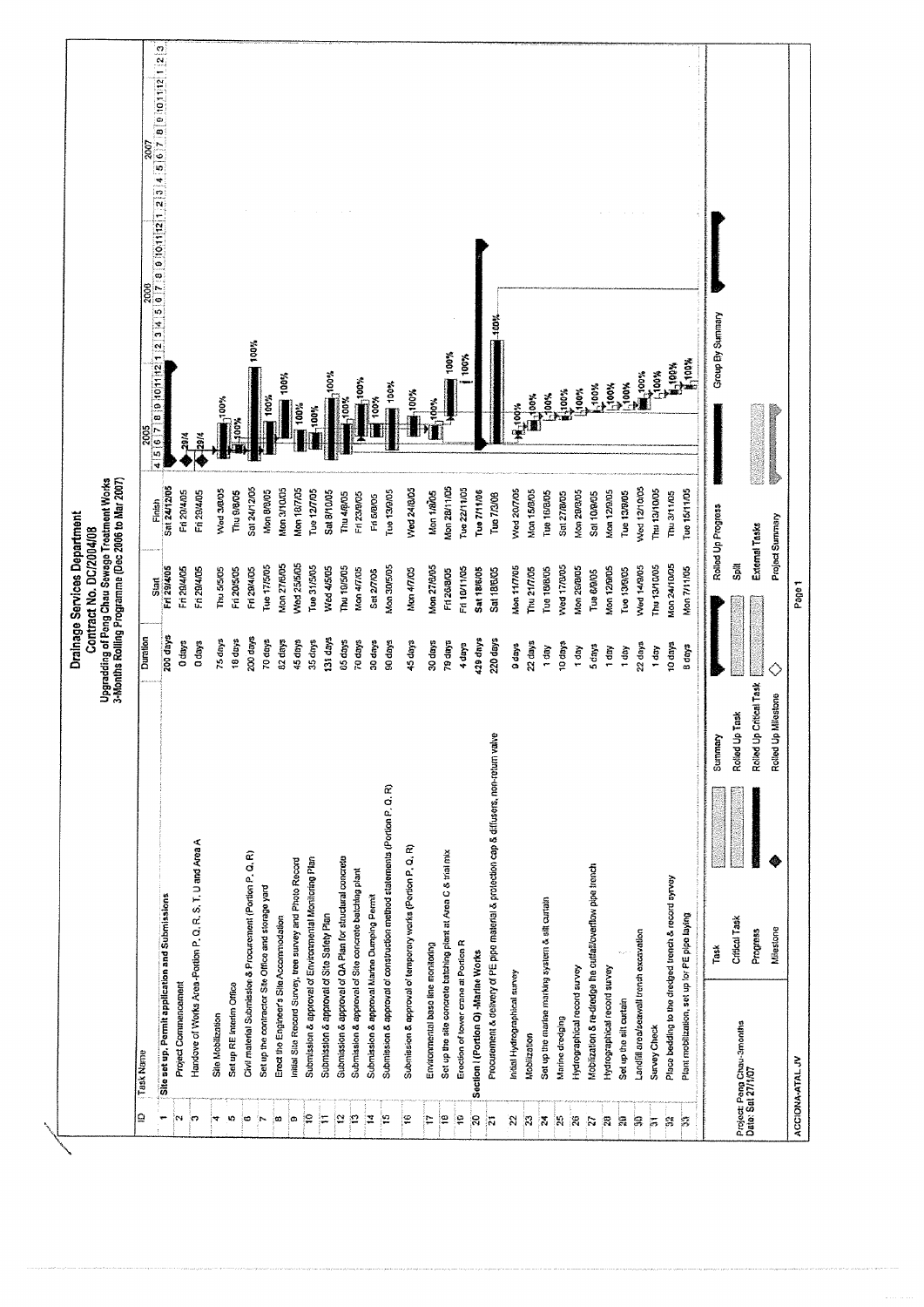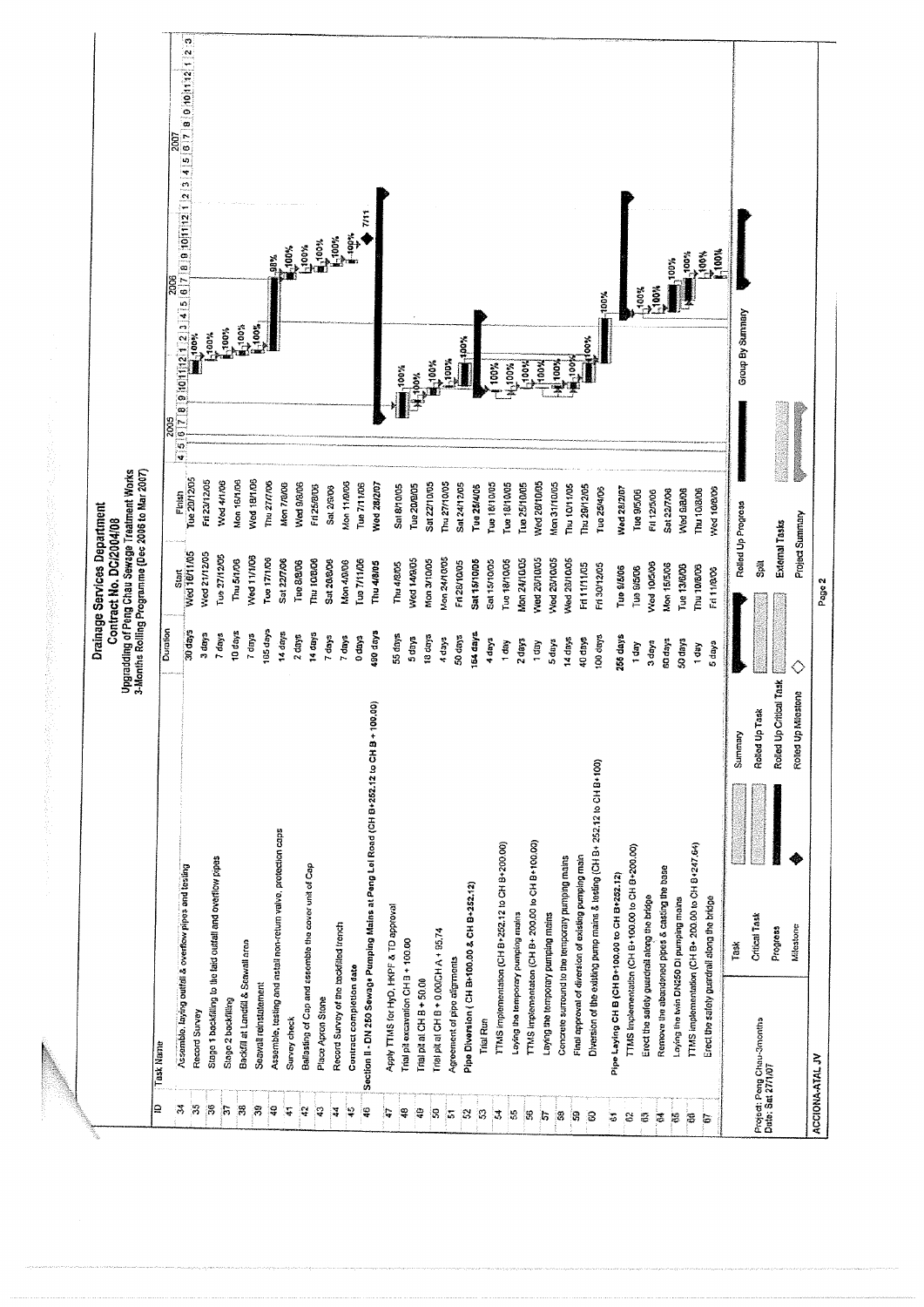|                                                     |                                                                                             |                         |           | Drainage Services Department<br>Contract No. DC/2004/08                                             |                       |                 |                       |                                                                                                                                 |  |
|-----------------------------------------------------|---------------------------------------------------------------------------------------------|-------------------------|-----------|-----------------------------------------------------------------------------------------------------|-----------------------|-----------------|-----------------------|---------------------------------------------------------------------------------------------------------------------------------|--|
|                                                     |                                                                                             |                         |           | Upgradding of Peng Chau Sewage Treatment Works<br>3-Months Rolling Programme (Dec 2006 to Mar 2007) |                       |                 |                       |                                                                                                                                 |  |
| Task Name<br>₽                                      |                                                                                             |                         | Duration  | Start <sub></sub>                                                                                   | Finish                | 2005<br>40<br>4 | 2008                  | 8   2   10   10   10   12   12   3   4   5   8   7   8   9   10   11   12   3   4   5   6   7   8   9   10   11   2   3<br>2007 |  |
| g                                                   | Remove the abandoned pipes and casting the base                                             |                         | $21$ days | Thu 17/8/08                                                                                         | Set 9/9/06            |                 |                       | $+100%$                                                                                                                         |  |
| ုဒ္ဓ                                                | Laying the twin DN250 DI pumping mains                                                      |                         | 30 days   | Mon 11/9/06                                                                                         | <b>Sat 14/10/06</b>   |                 |                       | <b>Mage</b>                                                                                                                     |  |
| $\mathcal{R}$                                       | Construction of air valve chamber and lay inlet pumping mains - V.O. No.3 & SI No.5         |                         | 118 days  | <b>Mon 16/10/06</b>                                                                                 | Wed 28/2/07           |                 |                       | 10%                                                                                                                             |  |
| $\mathcal{F}$                                       | Pipe Laying at CH A (CH A+94.01)CH B+100.00 to CH A+0.00)                                   |                         | 220 days  | Mon 5/6/06                                                                                          | <b>Sun 11/2/07</b>    |                 |                       |                                                                                                                                 |  |
| Excavation and shoring<br>$\mathbf{r}$              |                                                                                             |                         | BD days   | Mon 5/8/08                                                                                          | Tue 5/0/06            |                 |                       | $-100%$                                                                                                                         |  |
| $\mathcal{E}$                                       | Pipe laying, thrust block casting                                                           |                         | 158 days  | Ned 28/8/06                                                                                         | Fri 29/12/08          |                 |                       | 100%                                                                                                                            |  |
| Pipe testing<br>$\mathcal{F}$                       |                                                                                             |                         | 14 days   | Mon 29/1/97                                                                                         | Sun 11/2/07           |                 |                       | in ou                                                                                                                           |  |
| Section II - Portion R (STC & ESC)<br>$\frac{1}{2}$ |                                                                                             |                         | ezr days  | Fri 1/7/05                                                                                          | Tue 14/8/07           |                 |                       |                                                                                                                                 |  |
| $\tilde{\bm{r}}$                                    | Site Clearance and remove the weeds                                                         |                         | 400 days  | Fn 1/7/05                                                                                           | Mon 16/10/06          |                 |                       |                                                                                                                                 |  |
| Erect the hoarding<br>$\tau$                        |                                                                                             |                         | 60 days   | Fri 1/7/05                                                                                          | Fri 9/9/05            | 100%            |                       |                                                                                                                                 |  |
| Tree Transplanting<br>$\mathbb{R}$                  |                                                                                             |                         | 25 days   | Wed 67705                                                                                           | Mon B/B/O5            | <b>Motel</b>    |                       |                                                                                                                                 |  |
| $\mathbb{R}$                                        | Plant mobilization & Sheetpling delivery on GL1/A-J                                         |                         | 49 days   | Fri10/11/05                                                                                         | Mon 10/1/06           |                 | $\sum_{n=1}^{\infty}$ |                                                                                                                                 |  |
| 8                                                   | Sheetpling for chlorine tank construction                                                   |                         | 170 days  | Mon 20/2/08                                                                                         | Tue 5/8/06            |                 |                       | 100%                                                                                                                            |  |
| $\overline{5}$                                      | Construction of chlorine tank on Grid G-H/6-7                                               |                         | 35 days   | Wed 6/9/09                                                                                          | Mon 16/10/06          |                 |                       | <b>MOON</b>                                                                                                                     |  |
| 8                                                   | Electricity Supply Complex (ESC)                                                            |                         | 514 days  | Mon 11/7/05                                                                                         | <b>Sat 3/3/07</b>     |                 |                       |                                                                                                                                 |  |
| Excavation and blinding<br>ဒ                        |                                                                                             |                         | a7 days   | Thu 1/0/05                                                                                          | Tue 13/12/05          |                 | -100%                 |                                                                                                                                 |  |
| ತ                                                   | Sub-structure works (forms, steel fixing and concrete casting)                              |                         | 25 days   | Thu 15/12/05                                                                                        | Sat 14/1/06           |                 | $\frac{1}{2}$         |                                                                                                                                 |  |
| B                                                   | Super-structure works (on-grade stab, fatseworks, forms, steet fixing and concrete casting) |                         | 81 days   | Mon 18/1/06                                                                                         | Wed 19/4/06           |                 | $-100%$               |                                                                                                                                 |  |
| Remove the falsework<br>B                           |                                                                                             |                         | 7 days    | Thu 4/5/06                                                                                          | Thu 11/5/06           |                 | $*00k$                |                                                                                                                                 |  |
| $\mathbf{g}$                                        | Finishing works and fitting out                                                             |                         | 70 days   | Fri 12/5/06                                                                                         | Tue 1/8/06            |                 |                       | 100%                                                                                                                            |  |
| B                                                   | External finishing works (Potential VO-changing finishing type)                             |                         | 30 days   | Mon 29/1/07                                                                                         | Sat 3/3/07            |                 |                       | č                                                                                                                               |  |
| န္တ                                                 | Sewer Treatment Complex (STC)                                                               |                         | 438 days  | Mon 11/7/05                                                                                         | Wed 6/12/06           |                 |                       |                                                                                                                                 |  |
| g                                                   | Excavation & Blinding (STC GLA-D)- Increase in rock qiy. Tung Wan disposal issue, handis    |                         | 169 days  | <b>kon 11/7/05</b>                                                                                  | <b>Fri 27/1/06</b>    |                 | ë                     |                                                                                                                                 |  |
| $\Xi$                                               | Excavation, butress & Blinding (GLD-E) - Increase in rock Qty, & institution of POTF        |                         | 76 days   | <b>Thu 22/12/05</b>                                                                                 | Wed 22/3/08           |                 | 100%                  |                                                                                                                                 |  |
| g.                                                  | Granty wall casting. Excavation to Formation, place grade 200 materials and blinding (STC   |                         | 40 days   | Tue 4/4/06                                                                                          | Sat 20/5/06           |                 | $\blacksquare$ ,100%  |                                                                                                                                 |  |
| S                                                   | Sheetpling, excavation & Blinding (STC GLG-J)-Add 25 days EOT                               |                         | 180 days  | Fri 12/5/06                                                                                         | Wed 6/12/06           |                 |                       | 100%                                                                                                                            |  |
| S                                                   | Sub-structure Works (forms, steel fixing and concrete casting)                              |                         | 305 days  | Fri 6/1/06                                                                                          | Thu 28/12/05          |                 |                       |                                                                                                                                 |  |
| 霉                                                   | Substructure Works (STC GLA-B) - Bay A. B                                                   |                         | 50 days   | Frieuros                                                                                            | Sat 4/3/06            |                 | 100%                  |                                                                                                                                 |  |
| E                                                   | Substructure Works (STC GLB-D) - Bay C. D. F. O                                             |                         | 60 days   | Fri 10/2/08                                                                                         | Thu 20/4/06           |                 | 휴                     |                                                                                                                                 |  |
|                                                     |                                                                                             |                         | 05 days   | Fri 21/4/06                                                                                         | Wed 5/7/00            |                 | á                     |                                                                                                                                 |  |
| <b>S</b>                                            | Substructure works (STC GLB-E) - Bay J, E, I, K, M, N, L, H, G (18.5 days EOT added)        |                         |           |                                                                                                     |                       |                 |                       |                                                                                                                                 |  |
| B                                                   | Substructure works (STC GLE-G) - Bay P, Q, R, T                                             | ÷,                      | 70 days   | Thu 1/8/06                                                                                          | Mon 21/8/06           |                 |                       | $\frac{1}{2}$<br>$\frac{1}{2}$<br>$*00\%$                                                                                       |  |
|                                                     | Task                                                                                        | Summary                 |           |                                                                                                     | Rolled Up Progress    |                 | Group By Summary      |                                                                                                                                 |  |
|                                                     | Critical Task                                                                               | Rolled Up Trisk         |           | 覆の                                                                                                  |                       |                 |                       |                                                                                                                                 |  |
| Project: Peng Chau-3mouths<br>Date: Sat 27/1/07     | Progress                                                                                    | Rolled Up Critical Task |           |                                                                                                     | <b>External Tasks</b> |                 |                       |                                                                                                                                 |  |
|                                                     | Milestona                                                                                   | Rolled Up Milestone     |           |                                                                                                     | Project Summary       |                 |                       |                                                                                                                                 |  |
| ACCIONA-ATALJV                                      |                                                                                             |                         |           |                                                                                                     |                       |                 |                       |                                                                                                                                 |  |